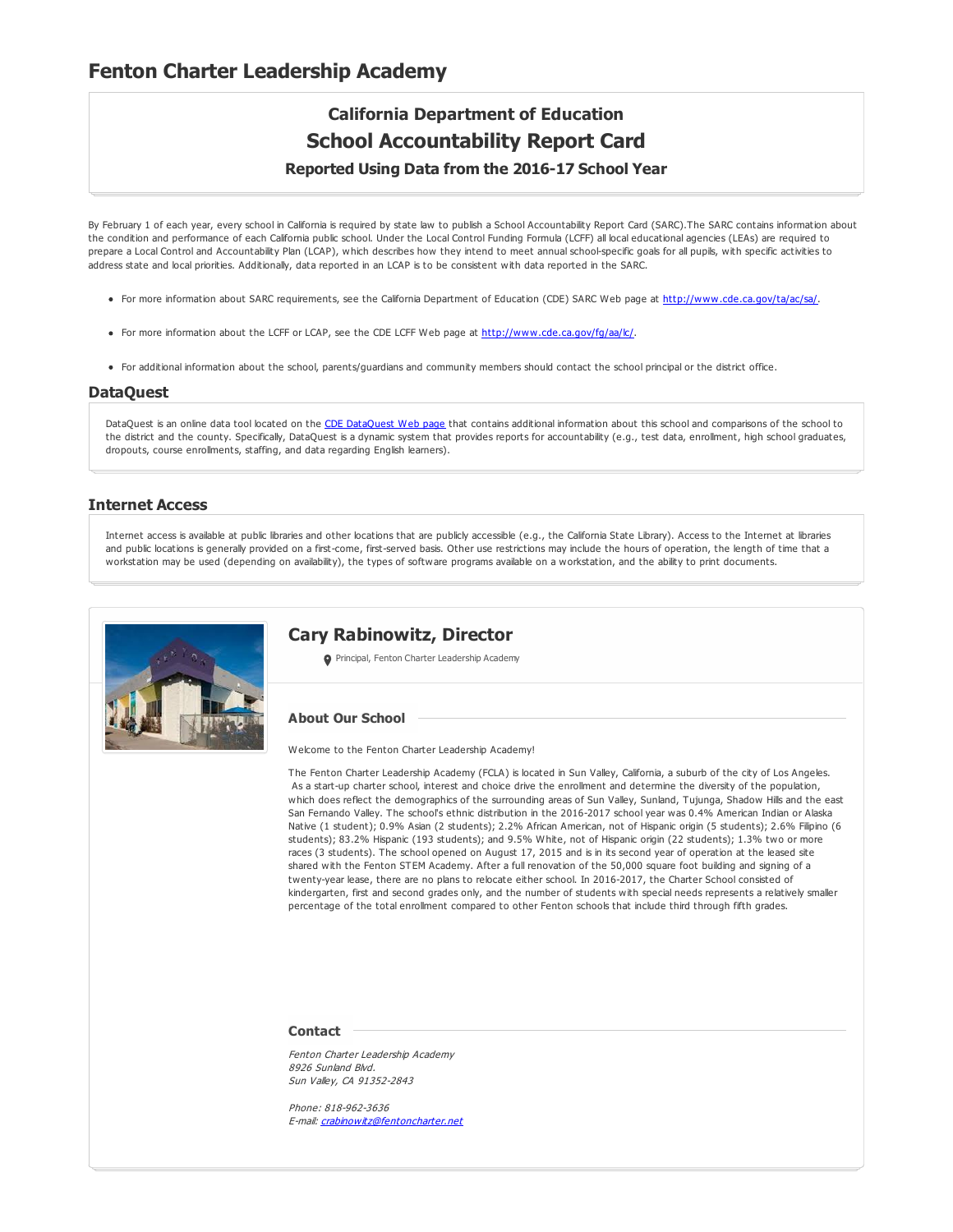2016-17 SARC - Fenton Charter Leadership Academy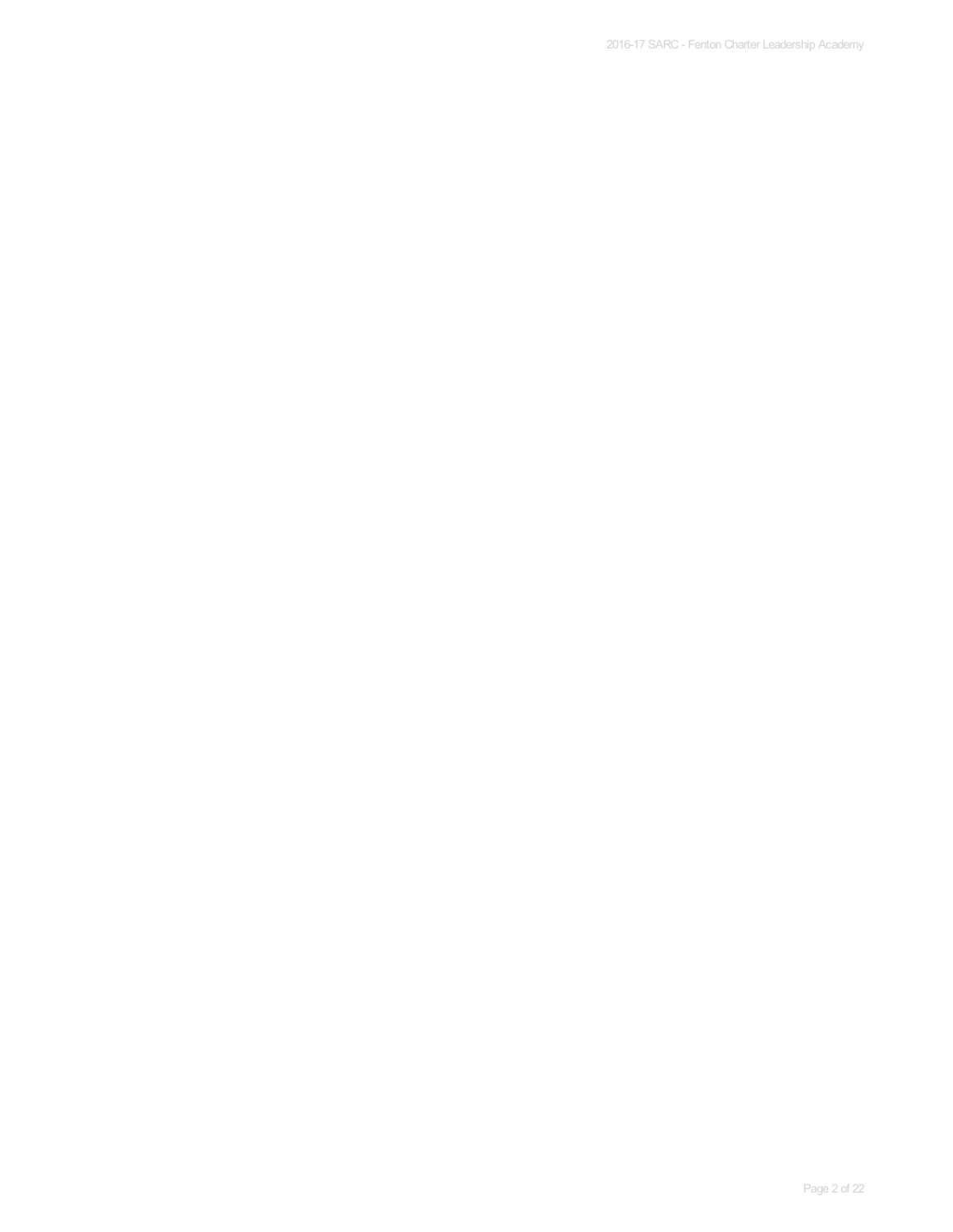# **About This School**

**Contact Information (School Year 2017-18)** 

| District Contact Information (School Year 2017-18) |                         | School Contact Information (School Year 2017-18) |                                   |  |
|----------------------------------------------------|-------------------------|--------------------------------------------------|-----------------------------------|--|
| <b>District Name</b>                               | Los Angeles Unified     | <b>School Name</b>                               | Fenton Charter Leadership Academy |  |
| <b>Phone Number</b>                                | $(213)$ 241-1000        | <b>Street</b>                                    | 8926 Sunland Blvd.                |  |
| Superintendent                                     | Michelle King           | City, State, Zip                                 | Sun Valley, Ca, 91352-2843        |  |
| <b>E-mail Address</b>                              | michelle.king@lausd.net | <b>Phone Number</b>                              | 818-962-3636                      |  |
| <b>Web Site</b>                                    | www.lausd.net           | Principal                                        | Cary Rabinowitz, Director         |  |
|                                                    |                         | <b>E-mail Address</b>                            | crabinowitz@fentoncharter.net     |  |
|                                                    |                         | <b>Web Site</b>                                  | www.fentoncharter.net             |  |
|                                                    |                         |                                                  |                                   |  |

**\$ \$** 19647330131722

(CDS) Code

Last updated: 1/9/2018

#### **School Description and Mission Statement (School Year 2017-18)**

The mission of the Fenton Academy for Social and Emotional Learning is to nurture the development of responsible, thoughtful citizens in an increasingly interdependent global society by creating environments in which students are challenged to explore, to create, and to make decisions while actively participating in and being accountable for their learning. All members of the Fenton Academy for Social and Emotional Learning community are responsible for the school-wide vision of joining academic and social knowledge to allow for a student's deeper understanding and commitment to themselves and others: The students of the Fenton Academy for Social and Emotional Learning will actively seek learning opportunities by working cooperatively, thinking critically, and striving to master rigorous academic standards The students, parents and employees of the Fenton Academy for Social and Emotional Learning will collaboratively establish and model the highest standards for student achievement, positive self-esteem, pro-social values, and respect for cultural diversity. The employees of the Fenton Academy for Social and Emotional Learning will demonstrate their belief in the value of lifelong learning and model the appropriate and desired behaviors and attitudes expected of students. The FCLA School community will work cooperatively and collaboratively to create a child-centered environment in which all partners are empowered by their own sense of ownership and responsibility to the school. The FCLA School community and parents will maintain the highest level of integrity in fiscal management while seeking all available resources and using them effectively to support the instructional program. The most unique aspect of the Fenton Academy for Social and Emotional Learning is the school's focus on the integration of social and emotional learning (SEL) into all aspects of the instructional day, a concept that is very much in alignment with the recent accountability reporting system articulated by the California State Board of Education.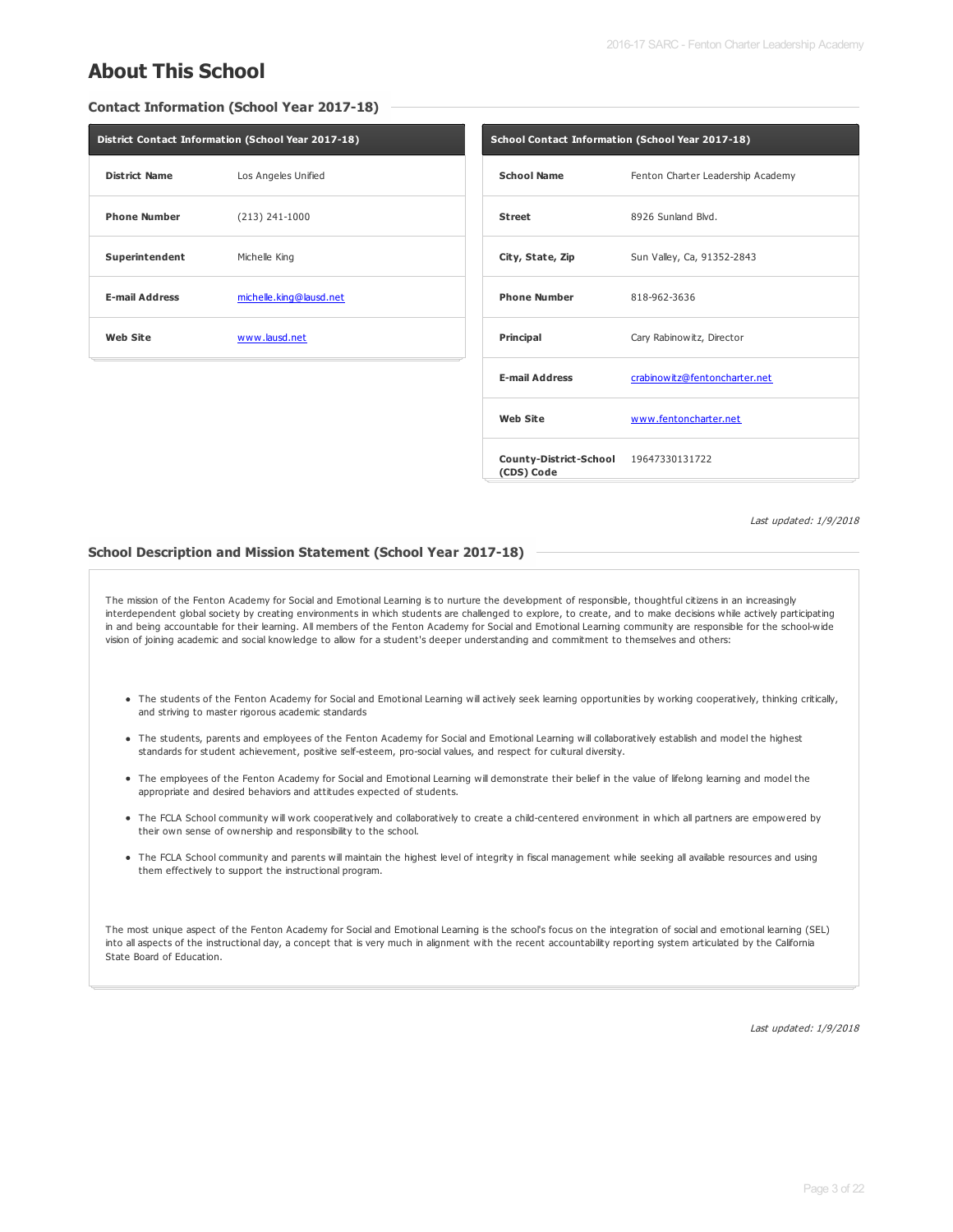# **Student Enrollment by Grade Level (School Year 2016-17)**

| <b>Grade Level</b>      | <b>Number of Students</b> |
|-------------------------|---------------------------|
| Kindergarten            | 92                        |
| Grade 1                 | 66                        |
| Grade 2                 | 74                        |
| <b>Total Enrollment</b> | 232                       |



Last updated: 1/9/2018

#### **Student Enrollment by Student Group (School Year 2016-17)**

| <b>Student Group</b>                | <b>Percent of Total Enrollment</b> |
|-------------------------------------|------------------------------------|
| Black or African American           | 2.2 %                              |
| American Indian or Alaska Native    | 0.4%                               |
| Asian                               | 0.9%                               |
| Filipino                            | 2.6%                               |
| Hispanic or Latino                  | 83.2 %                             |
| Native Hawaiian or Pacific Islander | 0.0%                               |
| White                               | 9.5%                               |
| Two or More Races                   | 1.3%                               |
| Other                               | $-0.1 \%$                          |
| <b>Student Group (Other)</b>        | <b>Percent of Total Enrollment</b> |
| Socioeconomically Disadvantaged     | 78.4 %                             |
| English Learners                    | 31.9 %                             |
| Students with Disabilities          | 7.8 %                              |
| Foster Youth                        | $0.0\%$                            |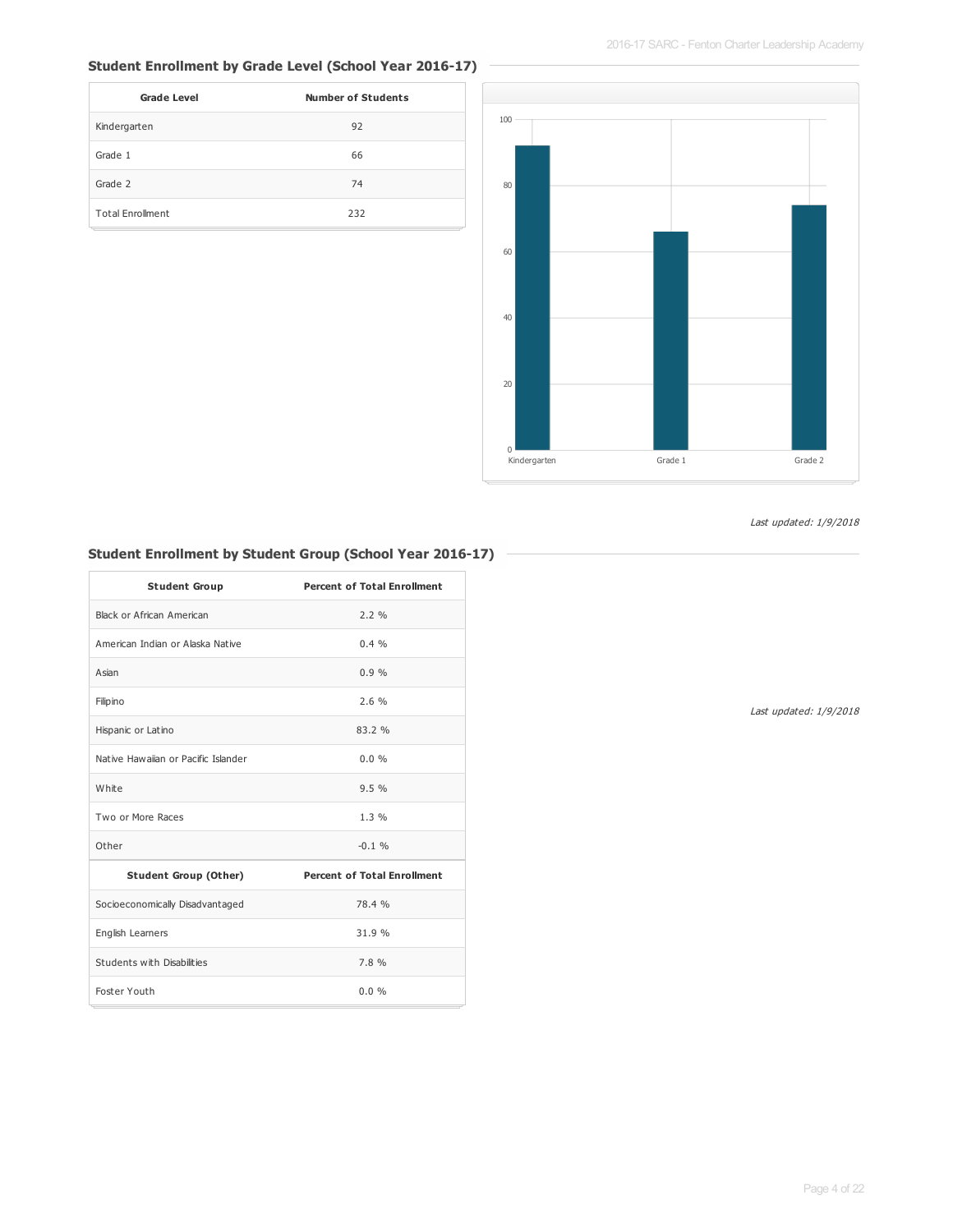# **A. Conditions of Learning**

# **State Priority: Basic**

The SARC provides the following information relevant to the State priority: Basic (Priority 1):

- Degree to which teachers are appropriately assigned and fully credentialed in the subject area and for the pupils they are teaching;
- Pupils have access to standards-aligned instructional materials; and
- School facilities are maintained in good repair

#### **Teacher Credentials**

| <b>Teachers</b>                                                                   | School         |                |                | <b>District</b> |
|-----------------------------------------------------------------------------------|----------------|----------------|----------------|-----------------|
|                                                                                   | $2015 -$<br>16 | $2016 -$<br>17 | $2017 -$<br>18 | $2017 -$<br>18  |
| With Full Credential                                                              | 11             | 12             | 15             | 15              |
| Without Full Credential                                                           | $\Omega$       | $\Omega$       | 0              | $\Omega$        |
| Teachers Teaching Outside Subject<br>Area of Competence (with full<br>credential) | $\Omega$       | $\Omega$       | 0              | $\Omega$        |



Last updated: 1/9/2018

#### **Teacher Misassignments and Vacant Teacher Positions**

| <b>Indicator</b>                                  | $2015 -$<br>16 | $2016 -$<br>17 | $2017 -$<br>18 |
|---------------------------------------------------|----------------|----------------|----------------|
| Misassignments of Teachers of English<br>Learners | 0              | 0              | 0              |
| Total Teacher Misassignments*                     | 0              | 0              | O              |
| Vacant Teacher Positions                          | U              | 0              | O              |



Note: "Misassignments" refers to the number of positions filled by teachers who lack legal authorization to teach that grade level, subject area, student group, etc.

\* Total Teacher Misassignments includes the number of Misassignments of Teachers of English Learners.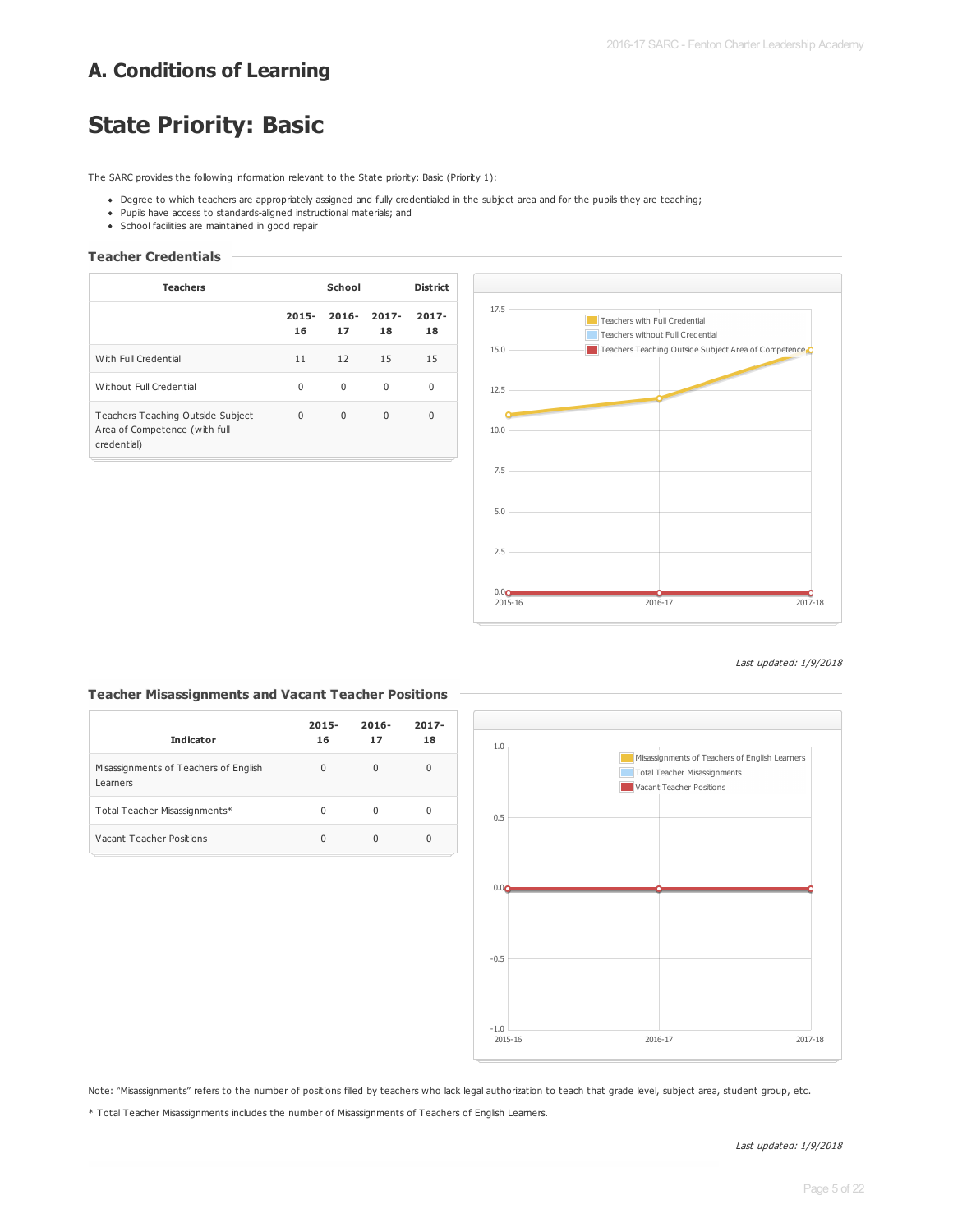## Quality, Currency, Availability of Textbooks and Instructional Materials (School Year 2017-18)

Year and month in which the data were collected: January 2018

| <b>Subject</b>                         | Textbooks and Instructional Materials/year of Adoption                                                                                                                                                                                                                                                                                                                                                                                                                                                                                                                                                                                                                                                                       | <b>From Most</b><br>Recent<br>Adoption? | Percent<br><b>Students</b><br>Lacking<br>Own<br>Assigned<br>Copy |
|----------------------------------------|------------------------------------------------------------------------------------------------------------------------------------------------------------------------------------------------------------------------------------------------------------------------------------------------------------------------------------------------------------------------------------------------------------------------------------------------------------------------------------------------------------------------------------------------------------------------------------------------------------------------------------------------------------------------------------------------------------------------------|-----------------------------------------|------------------------------------------------------------------|
| Reading/Language<br>Arts               | As new state adoptions for instructional materials are recommended by the State Board of Education (SBE), materials<br>are discussed at Instruction Committee meetings, previewed and even piloted by teachers, selected by the faculty<br>and requested for approval by the FCPS Board of Directors. These purchases are prioritized as critical by the Board<br>and typically purchased as requested to ensure materials are up-to-date and aligned with state standards, currently<br>the California Common Core State Standards (CCSS). FCLA purchased Benchmark Advance this school year for its<br>English Language Arts and English Language Development program.                                                     | Yes                                     | 0.0%                                                             |
| Mathematics                            | As new state adoptions for instructional materials are recommended by the State Board of Education (SBE), materials<br>are discussed at Instruction Committee meetings, previewed and even piloted by teachers, selected by the faculty<br>and requested for approval by the FCPS Board of Directors. These purchases are prioritized as critical by the Board<br>and typically purchased as requested to ensure materials are up-to-date and aligned with state standards, currently<br>the California Common Core State Standards (CCSS). FCLA purchased My Math as its math adoption when it opened<br>in 2015.                                                                                                           | Yes                                     | 0.0%                                                             |
| Science                                | As new state adoptions for instructional materials are recommended by the State Board of Education (SBE), materials<br>are discussed at Instruction Committee meetings, previewed and even piloted by teachers, selected by the faculty<br>and requested for approval by the FCPS Board of Directors. These purchases are prioritized as critical by the Board<br>and typically purchased as requested to ensure materials are up-to-date and aligned with state standards, currently<br>the California Common Core State Standards (CCSS). FCLA implements components of Scott Foresman California<br>Science, as well as supplemental materials aligned to the Next Generation Science Standards, for its science program. | Yes                                     | 0.0%                                                             |
| History-Social<br>Science              | As new state adoptions for instructional materials are recommended by the State Board of Education (SBE), materials<br>are discussed at Instruction Committee meetings, previewed and even piloted by teachers, selected by the faculty<br>and requested for approval by the FCPS Board of Directors. These purchases are prioritized as critical by the Board<br>and typically purchased as requested to ensure materials are up-to-date and aligned with state standards, currently<br>the California Common Core State Standards (CCSS). FCLA implements components of Harcourt Reflections Social<br>Studies program, Studies Weekly, and Scholastic Magazine as well as supplemental online materials.                  | Yes                                     | 0.0%                                                             |
| Foreign Language                       |                                                                                                                                                                                                                                                                                                                                                                                                                                                                                                                                                                                                                                                                                                                              |                                         | 0.0%                                                             |
| Health                                 |                                                                                                                                                                                                                                                                                                                                                                                                                                                                                                                                                                                                                                                                                                                              |                                         | 0.0%                                                             |
| Visual and<br>Performing Arts          |                                                                                                                                                                                                                                                                                                                                                                                                                                                                                                                                                                                                                                                                                                                              |                                         | 0.0%                                                             |
| Science Lab<br>Eqpmt (Grades 9-<br>12) | N/A<br>Note: Cells with N/A values do not require data.                                                                                                                                                                                                                                                                                                                                                                                                                                                                                                                                                                                                                                                                      | N/A                                     | 0.0%                                                             |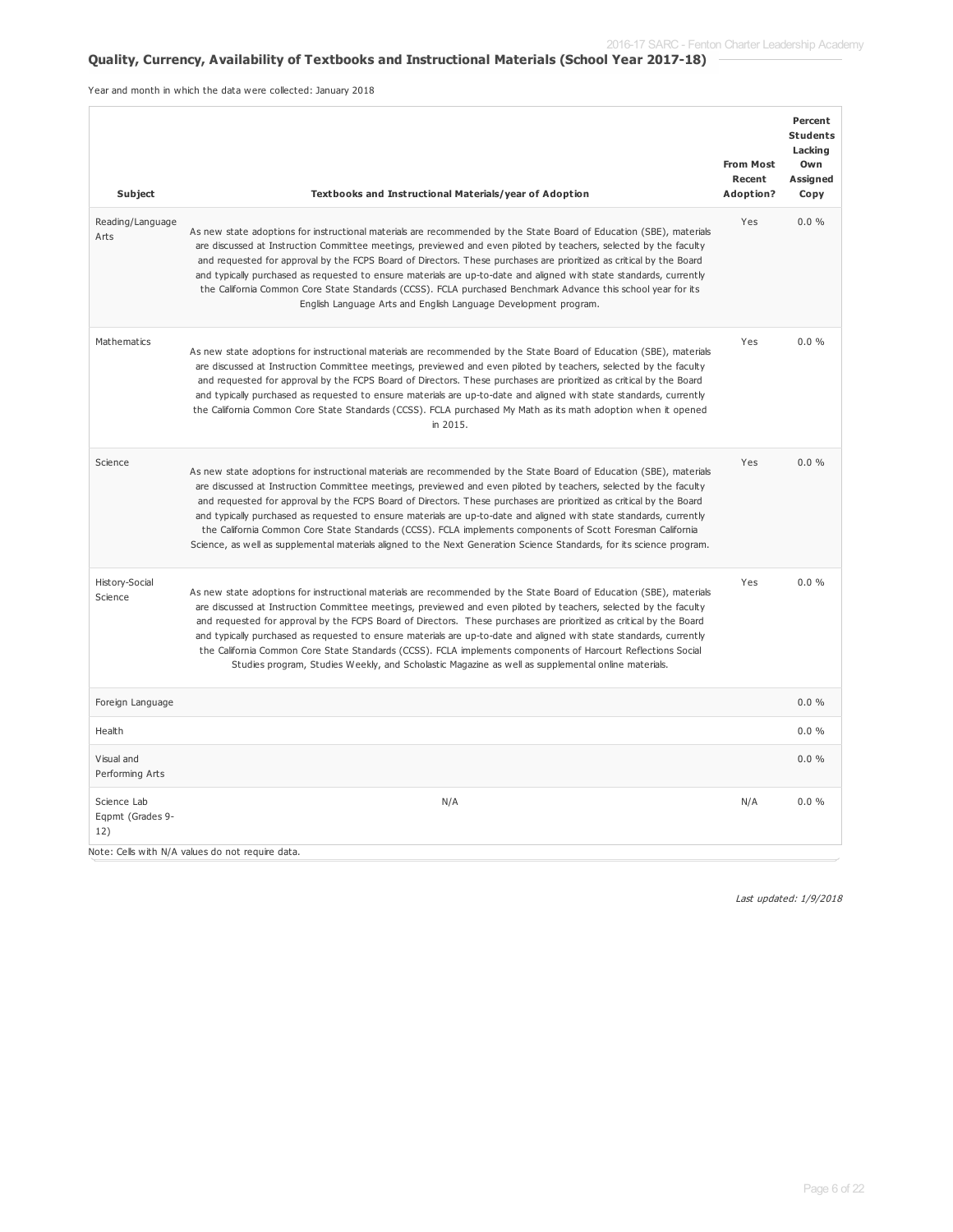#### **School Facility Conditions and Planned Improvements**

The custodial and maintenance staff of Fenton Charter Leadership Academy (FCLA) make every effort to ensure a safe, clean, and secure environment for students and staff. Classrooms are cleaned daily, and student restrooms are cleaned three to five times a day. Classroom floors and hallways are stripped and waxed four times per year and all carpets are professionally cleaned four times per year, or as needed. The facility is maintained by the FCLA custodial and maintenance staff, with the added assistance of a gardener as needed. The gardener trims hedges along the building, tends to the growing trees, and removes plants and flowers as needed. Any areas of the school that are in need of repair are cared for immediately and routine maintenance such as interior and exterior painting is conducted regularly and as needed.

All construction is new and requires minimal repair. Recent upgrades include the installation of artificial turf on the playground, raising the height of the playground fence to twenty feet to ensure the safest and most secure play space, installing interior and exterior window blinds and security screens, installation of additional security alarms, and re-keying of all doors to ensure the most secure and safe facility. Security cameras are installed at all key locations outside and inside of the building. A buzzer system is required to gain access to the playground and office. Outdoor lighting provides additional security after hours and on weekends. Safety padding lines all metal poles on the playground to ensure safety during unstructed times and new cafeteria tables were installed for additional seating in the Multi-purpose Room. Additional features will be added as needed.

- The campus is also well-equipped with state-of-the-art technology (information as of 08/17):
- 6 iMac desktop computers and 10 iPads in all classrooms for grades K-3
- 8 Mac Book laptops in all classrooms for grade 3
- Interactive projection unit and voice amplification system in all classrooms grades K-3
- Digital clocks that also function as a PA system and message board in all classrooms and office areas
- Audio-visual equipment installed in the multi-purpose room includes a dual screen laser projection unit and surround sound speaker system
- Hands-On Lab equipped with 25 Mac Book laptops, 25 iPads, and Apple TV functionality

• Conference room equipped with a 70-inch screen that utilizes ClickShare, a wireless presentation system designed to allow for multiple users to project from their laptop via a USB.

Last updated: 1/9/2018

## **School Facility Good Repair Status**

Year and month of the most recent FIT report: January 2018

| <b>System Inspected</b>                                            | Rating | <b>Repair Needed and</b><br><b>Action Taken or</b><br><b>Planned</b> |
|--------------------------------------------------------------------|--------|----------------------------------------------------------------------|
|                                                                    |        |                                                                      |
| Systems: Gas Leaks, Mechanical/HVAC,<br>Sewer                      | Good   |                                                                      |
| Interior: Interior Surfaces                                        | Good   |                                                                      |
| Cleanliness: Overall Cleanliness,<br>Pest/Vermin Infestation       | Good   |                                                                      |
| Electrical: Electrical                                             | Good   |                                                                      |
| Restrooms/Fountains: Restrooms,<br>Sinks/Fountains                 | Good   |                                                                      |
| Safety: Fire Safety, Hazardous Materials                           | Good   |                                                                      |
| Structural: Structural Damage, Roofs                               | Good   |                                                                      |
| External: Playground/School Grounds,<br>Windows/Doors/Gates/Fences | Good   |                                                                      |

## **Overall Facility Rate**

Year and month of the most recent FIT report: January 2018

Overall Rating **Exemplary**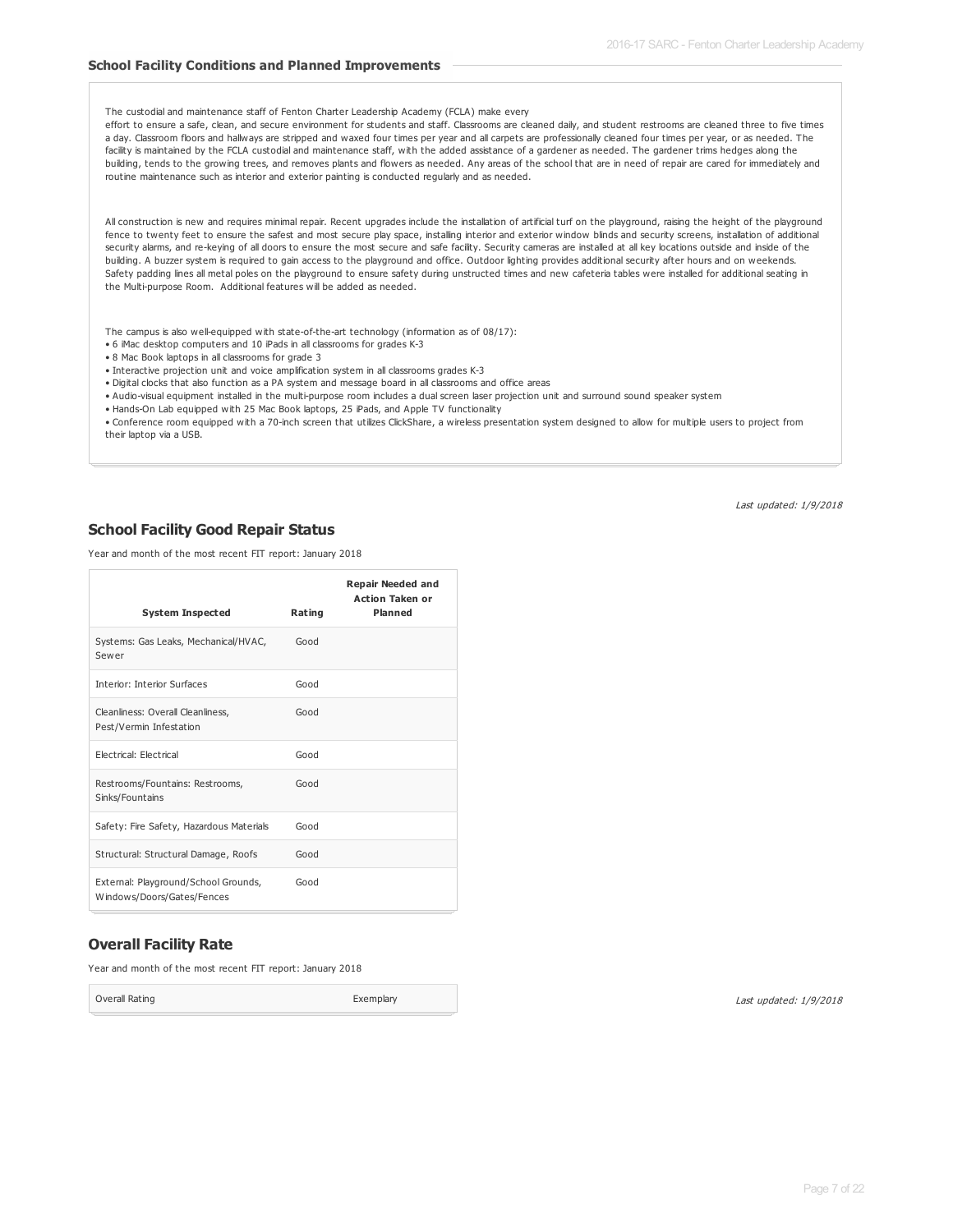# **B. Pupil Outcomes**

# **State Priority: Pupil Achievement**

The SARC provides the following information relevant to the State priority: Pupil Achievement (Priority 4):

- Statewide assessments (i.e., California Assessment of Student Performance and Progress [CAASPP] System, which includes the Smarter Balanced Summative Assessments for students in the general education population and the California Alternate Assessments [CAAs] for English language arts/literacy [ELA] and mathematics given in grades three through eight and grade eleven. Only eligible students may participate in the administration of the CAAs. CAAs items are aligned with alternate achievement standards, which are linked with the Common Core State Standards [CCSS] for students with the most significant cognitive disabilities); and
- The percentage of students who have successfully completed courses that satisfy the requirements for entrance to the University of California and the California State University, or career technical education sequences or programs of study.

#### **CAASPP Test Results in ELA and Mathematics for All Students**

#### Grades Three through Eight and Grade Eleven (School Year 2016-17)

|                                                      |         | Percentage of Students Meeting or Exceeding the State Standards |         |                 |         |              |  |
|------------------------------------------------------|---------|-----------------------------------------------------------------|---------|-----------------|---------|--------------|--|
|                                                      |         | School                                                          |         | <b>District</b> |         | <b>State</b> |  |
| Subject                                              | 2015-16 | 2016-17                                                         | 2015-16 | 2016-17         | 2015-16 | 2016-17      |  |
| English Language Arts / Literacy (grades 3-8 and 11) |         |                                                                 |         |                 |         |              |  |
| Mathematics (grades 3-8 and 11)                      |         |                                                                 |         |                 |         |              |  |

Note: Percentages are not calculated when the number of students tested is ten or less, either because the number of students in this category is too small for statistical accuracy or to protect student privacy.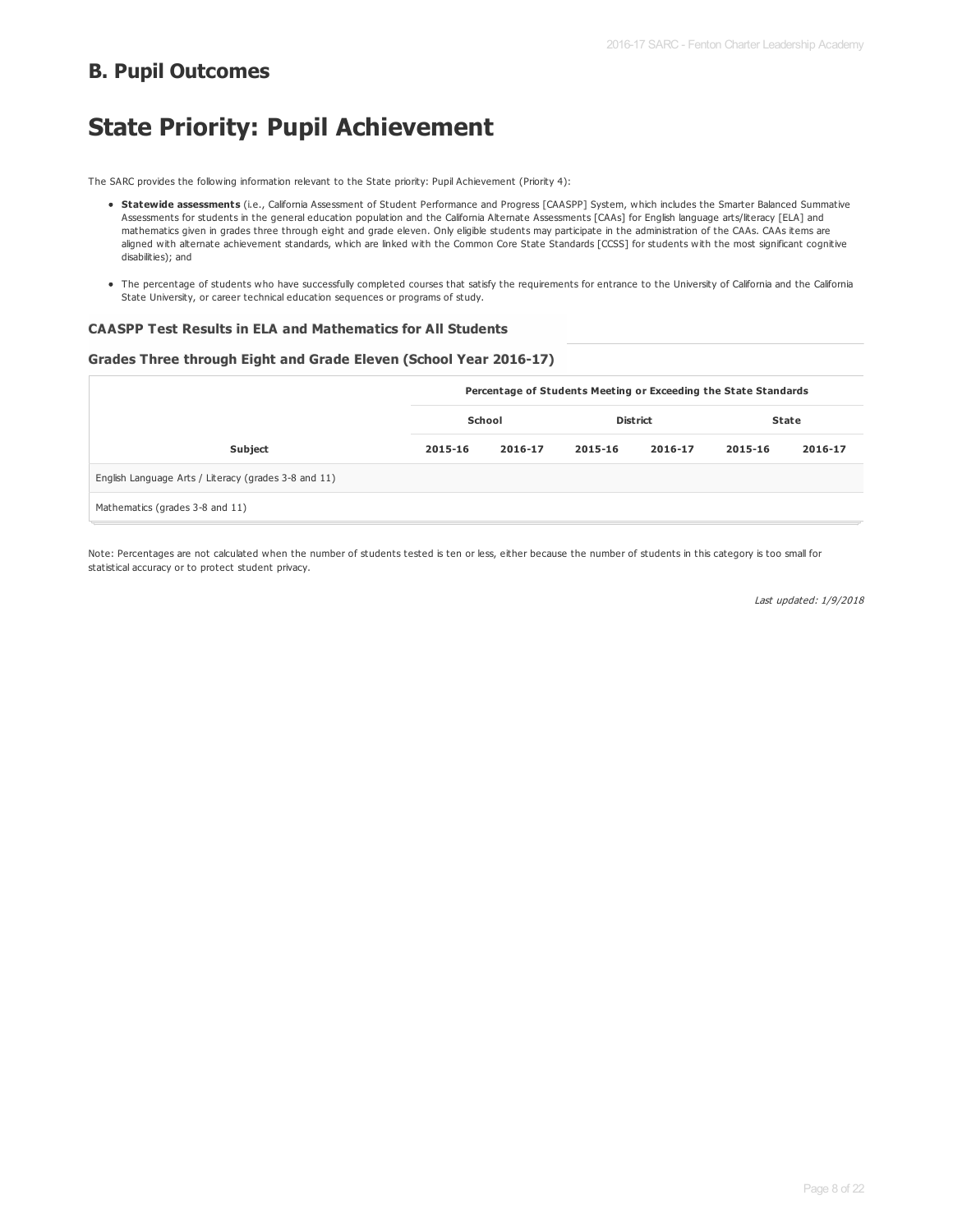#### **CAASPP Test Results in ELA by Student Group**

#### Grades Three through Eight and Grade Eleven (School Year 2016-17)

| <b>Student Group</b>                          | <b>Total Enrollment</b> | <b>Number Tested</b> | <b>Percent Tested</b> | <b>Percent Met or Exceeded</b> |
|-----------------------------------------------|-------------------------|----------------------|-----------------------|--------------------------------|
| All Students                                  |                         |                      |                       |                                |
| Male                                          |                         |                      |                       |                                |
| Female                                        |                         |                      |                       |                                |
| Black or African American                     |                         |                      |                       |                                |
| American Indian or Alaska Native              |                         |                      |                       |                                |
| Asian                                         |                         |                      |                       |                                |
| Filipino                                      |                         |                      |                       |                                |
| Hispanic or Latino                            |                         |                      |                       |                                |
| Native Hawaiian or Pacific Islander           |                         |                      |                       |                                |
| White                                         |                         |                      |                       |                                |
| Two or More Races                             |                         |                      |                       |                                |
| Socioeconomically Disadvantaged               |                         |                      |                       |                                |
| English Learners                              |                         |                      |                       |                                |
| Students with Disabilities                    |                         |                      |                       |                                |
| Students Receiving Migrant Education Services |                         |                      |                       |                                |
| Foster Youth                                  |                         |                      |                       |                                |

Note: ELA test results include the Smarter Balanced Summative Assessment and the CAA. The "Percent Met or Exceeded" is calculated by taking the total number of students who met or exceeded the standard on the Smarter Balanced Summative Assessment plus the total number of students who met the standard (i.e., achieved Level 3–Alternate) on the CAAs divided by the total number of students who participated in both assessments.

Note: Double dashes (--) appear in the table when the number of students is ten or less, either because the number of students in this category is too small for statistical accuracy or to protect student privacy.

Note: The number of students tested includes all students who participated in the test whether they received a score or not; however, the number of students tested is not the number that was used to calculate the achievement level percentages. The achievement level percentages are calculated using only students who received scores.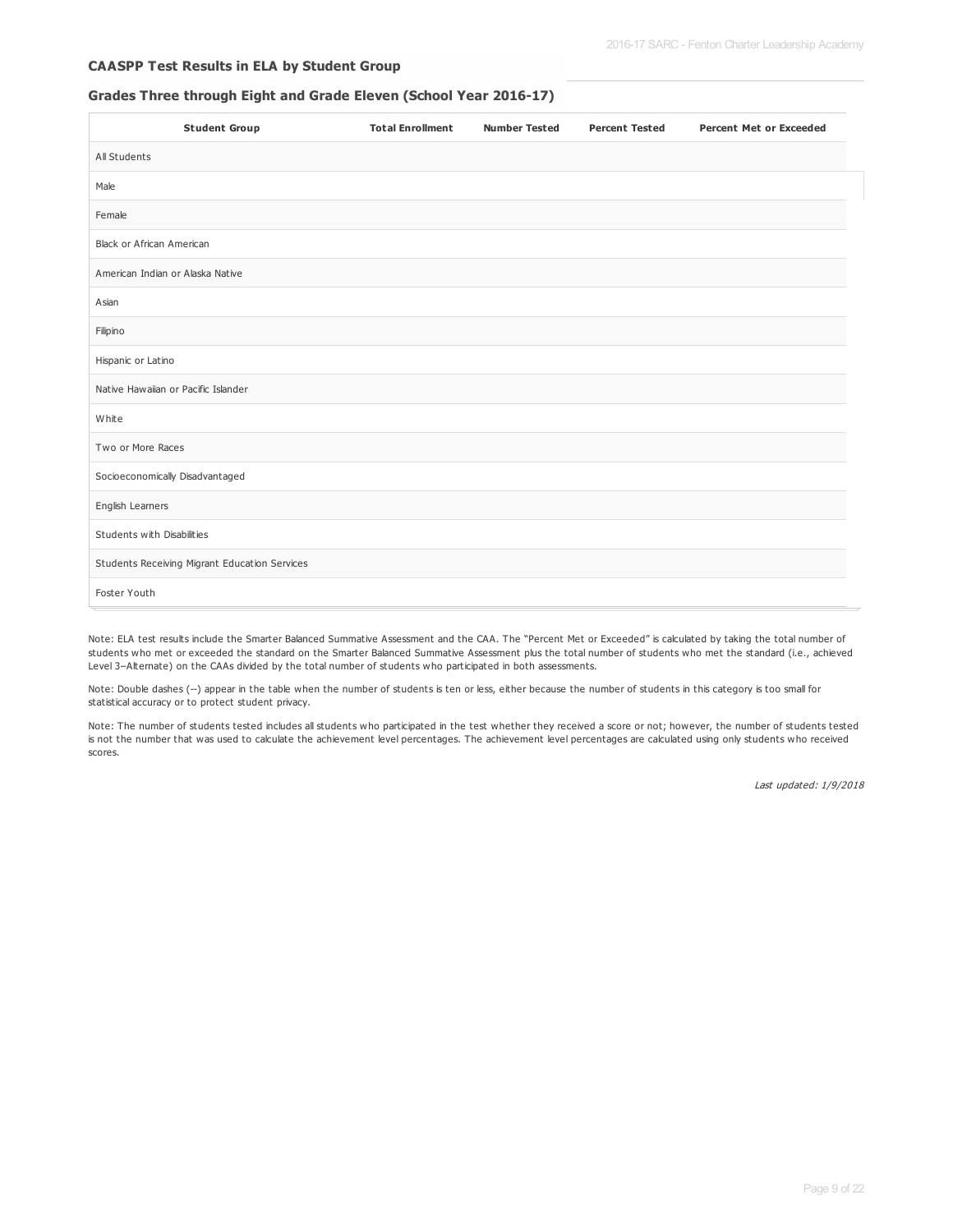#### **CAASPP Test Results in Mathematics by Student Group**

#### Grades Three through Eight and Grade Eleven (School Year 2016-17)

| <b>Student Group</b>                          | <b>Total Enrollment</b> | <b>Number Tested</b> | <b>Percent Tested</b> | <b>Percent Met or Exceeded</b> |
|-----------------------------------------------|-------------------------|----------------------|-----------------------|--------------------------------|
| All Students                                  |                         |                      |                       |                                |
| Male                                          |                         |                      |                       |                                |
| Female                                        |                         |                      |                       |                                |
| Black or African American                     |                         |                      |                       |                                |
| American Indian or Alaska Native              |                         |                      |                       |                                |
| Asian                                         |                         |                      |                       |                                |
| Filipino                                      |                         |                      |                       |                                |
| Hispanic or Latino                            |                         |                      |                       |                                |
| Native Hawaiian or Pacific Islander           |                         |                      |                       |                                |
| White                                         |                         |                      |                       |                                |
| Two or More Races                             |                         |                      |                       |                                |
| Socioeconomically Disadvantaged               |                         |                      |                       |                                |
| English Learners                              |                         |                      |                       |                                |
| Students with Disabilities                    |                         |                      |                       |                                |
| Students Receiving Migrant Education Services |                         |                      |                       |                                |
| Foster Youth                                  |                         |                      |                       |                                |

Note: Mathematics test results include the Smarter Balanced Summative Assessment and the CAA. The "Percent Met or Exceeded" is calculated by taking the total number of students who met or exceeded the standard on the Smarter Balanced Summative Assessment plus the total number of students who met the standard (i.e., achieved Level 3–Alternate) on the CAAs divided by the total number of students who participated in both assessments.

Note: Double dashes (--) appear in the table when the number of students is ten or less, either because the number of students in this category is too small for statistical accuracy or to protect student privacy.

Note: The number of students tested includes all students who participated in the test whether they received a score or not; however, the number of students tested is not the number that was used to calculate the achievement level percentages. The achievement level percentages are calculated using only students who received scores.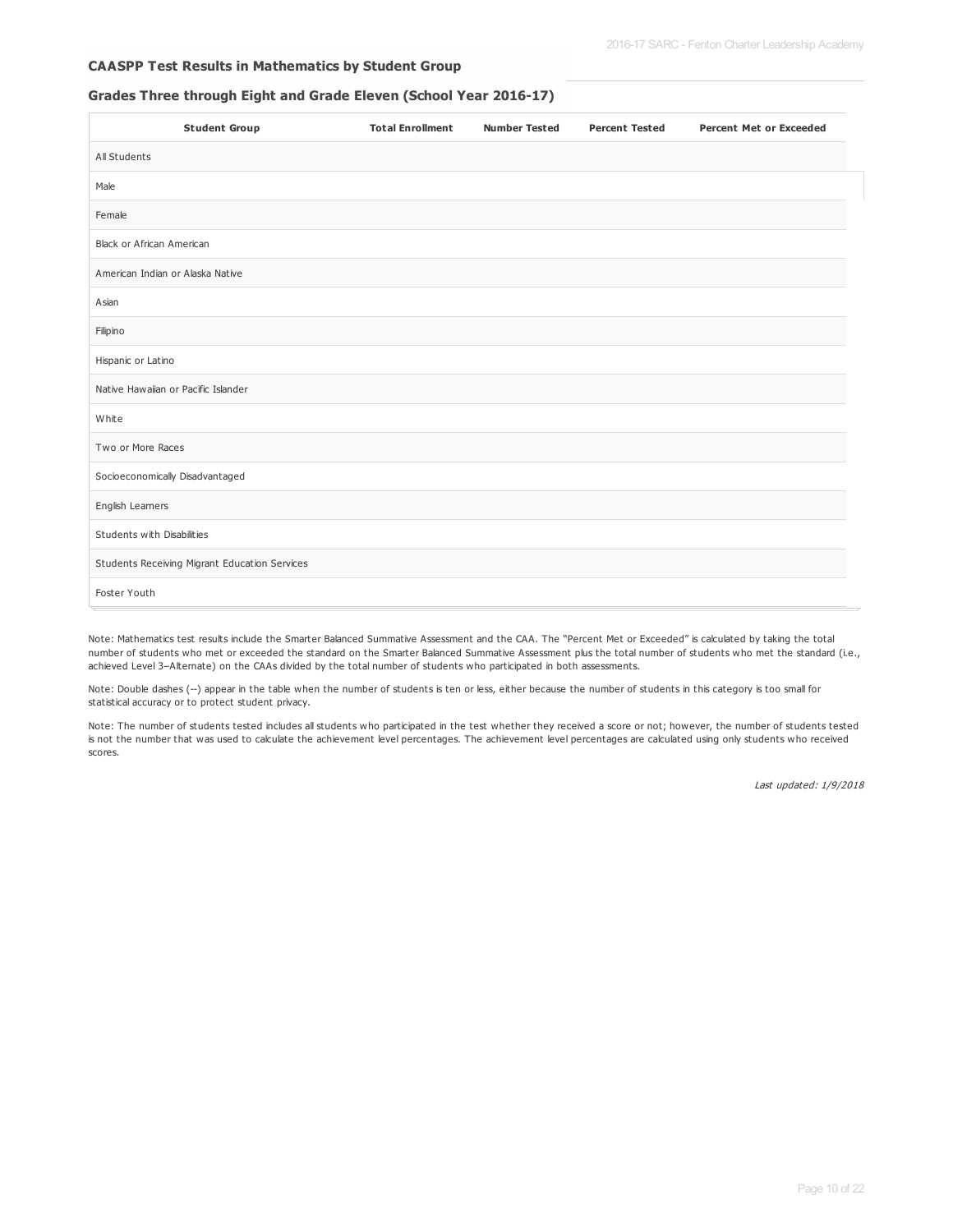### **CAASPP Test Results in Science for All Students**

### **Grades Five, Eight and Ten**

|                               | Percentage of Students Scoring at Proficient or Advanced |         |                 |         |              |         |
|-------------------------------|----------------------------------------------------------|---------|-----------------|---------|--------------|---------|
|                               | School                                                   |         | <b>District</b> |         | <b>State</b> |         |
| <b>Subject</b>                | 2014-15                                                  | 2015-16 | 2014-15         | 2015-16 | 2014-15      | 2015-16 |
| Science (grades 5, 8, and 10) |                                                          |         |                 |         | 56%          | 54%     |

Note: Science test results include California Standards Tests (CSTs), California Modified Assessment (CMA), and California Alternate Performance Assessment (CAPA) in grades five, eight, and ten.

Note: Scores are not shown when the number of students tested is ten or less, either because the number of students in this category is too small for statistical accuracy or to protect student privacy.

Note:The 2016-17 data are not available. The California Department of Education is developing a new science assessment based on the Next Generation Science Standards for California Public Schools (CA NGSS). The new California Science Test (CAST) was piloted in spring 2017. The CST and CMA for Science will no longer be administered.

Last updated: 1/9/2018

#### **Career Technical Education Participation (School Year 2016-17)**

| Measure                                                                                                        | <b>CTE Program Participation</b> |
|----------------------------------------------------------------------------------------------------------------|----------------------------------|
| Number of Pupils Participating in CTE                                                                          |                                  |
| Percent of Pupils Completing a CTE Program and Earning a High School Diploma                                   | $-$                              |
| Percent of CTE Courses Sequenced or Articulated Between the School and Institutions of Postsecondary Education | $-$                              |

Last updated: 1/9/2018

#### Courses for University of California (UC) and/or California State University (CSU) Admission

| <b>UC/CSU Course Measure</b>                                              |      |  |  |  |  |  |
|---------------------------------------------------------------------------|------|--|--|--|--|--|
| 2016-17 Pupils Enrolled in Courses Required for UC/CSU Admission          | 0.0% |  |  |  |  |  |
| 2015-16 Graduates Who Completed All Courses Required for UC/CSU Admission | 0.0% |  |  |  |  |  |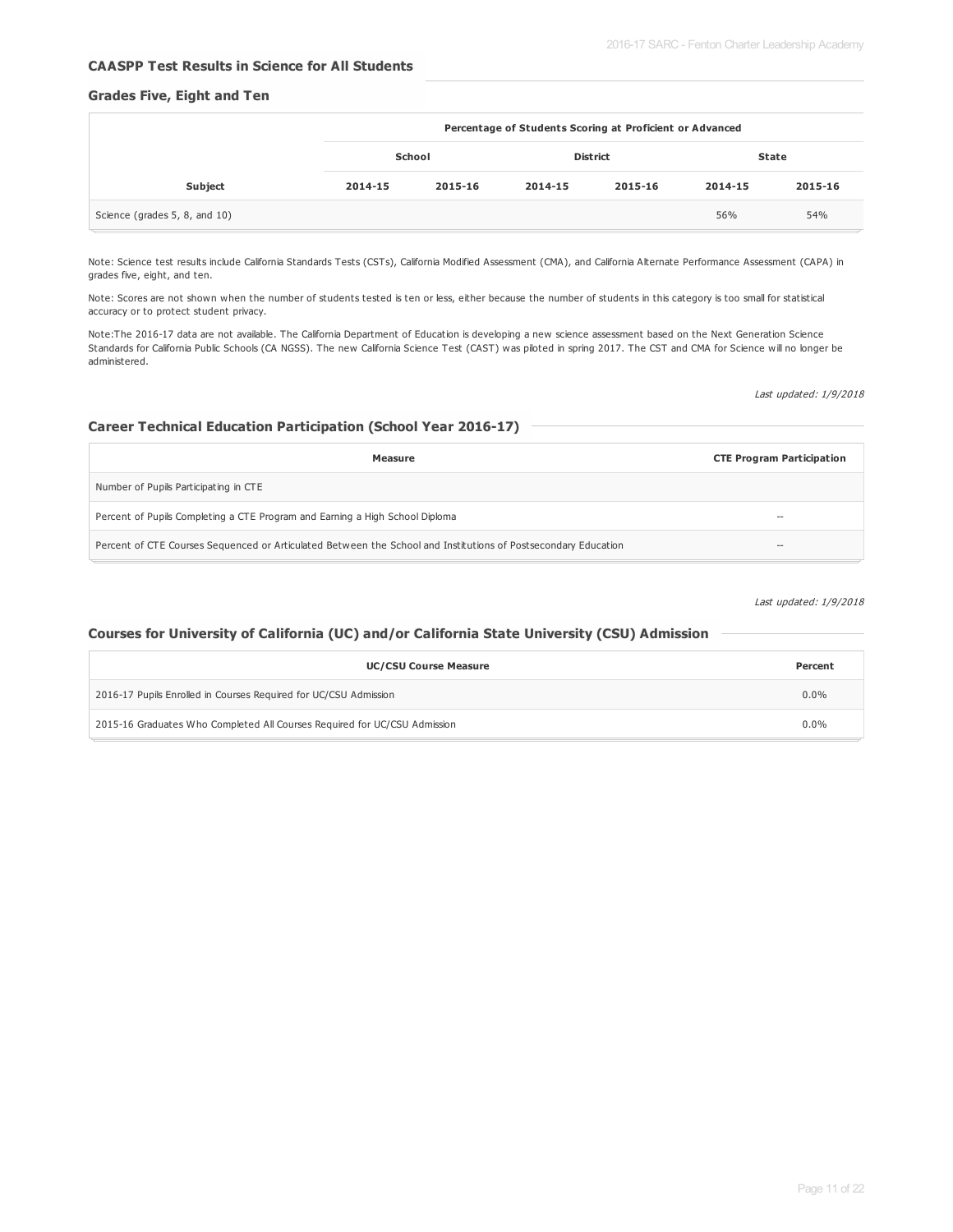# **State Priority: Other Pupil Outcomes**

The SARC provides the following information relevant to the State priority: Other Pupil Outcomes (Priority 8):

Pupil outcomes in the subject area of physical education

#### California Physical Fitness Test Results (School Year 2016-17)

|                    |                                      | Percentage of Students Meeting Fitness Standards |                              |
|--------------------|--------------------------------------|--------------------------------------------------|------------------------------|
| <b>Grade Level</b> | <b>Four of Six Fitness Standards</b> | <b>Five of Six Fitness Standards</b>             | Six of Six Fitness Standards |

Note: Percentages are not calculated when the number of students tested is ten or less, either because the number of students in this category is too small for statistical accuracy or to protect student privacy.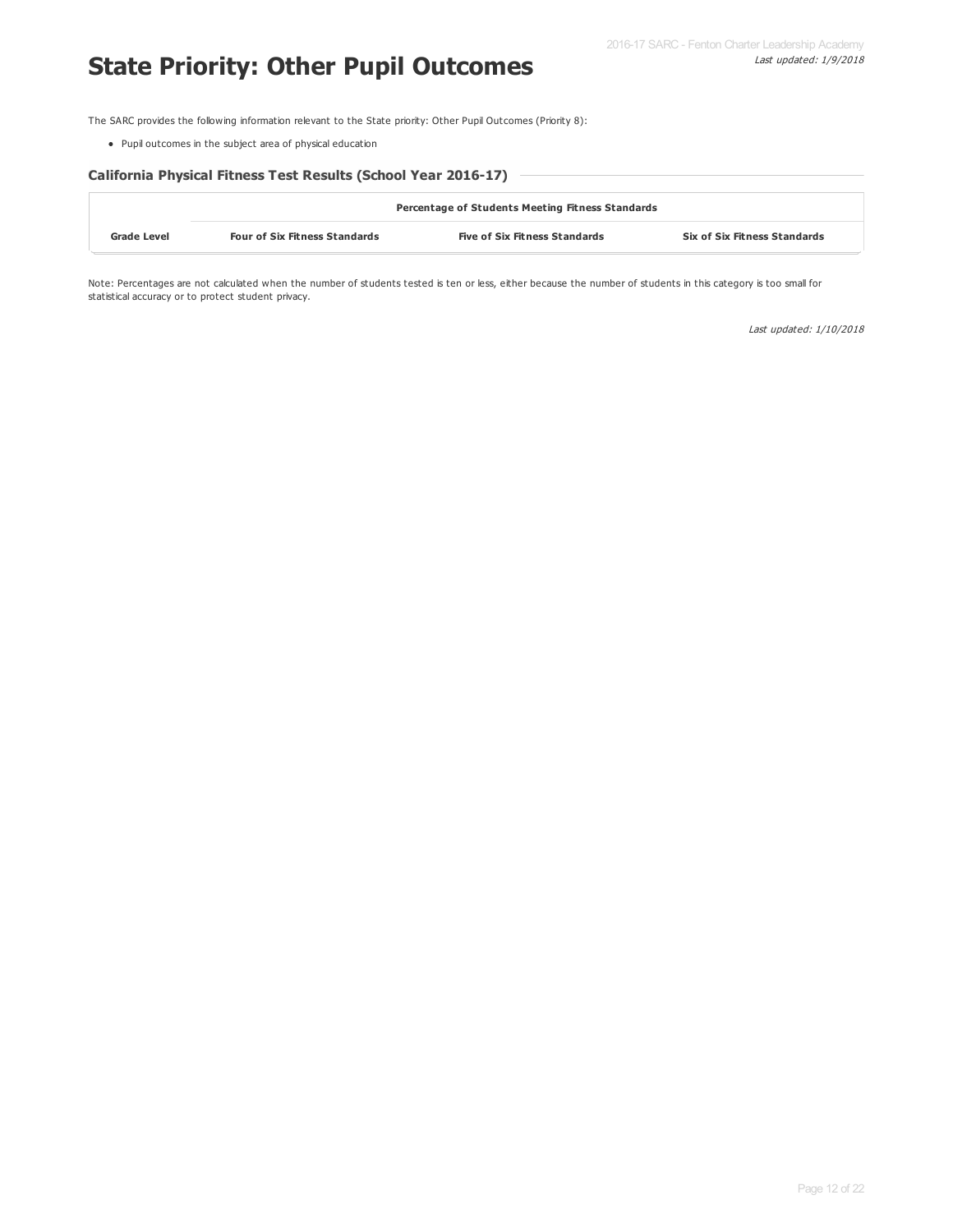# **C.** Engagement

# **State Priority: Parental Involvement**

The SARC provides the following information relevant to the State priority: Parental Involvement (Priority 3):

Efforts the school district makes to seek parent input in making decisions for the school district and each schoolsite

### **Opportunities for Parental Involvement (School Year 2017-18)**

The Fenton Charter Leadership Academy has an involved and active community of parents. The school encourages parent involvement by allowing for frequent classroom volunteers, holding parent night meetings, schoolwide performances and family events, parent orientation meetings, parent teacher conferences, and various other school events such as the Book Fair, Open House, and Leadership Summit. To begin the year, FCLA holds a "Meet and Greet" to provide an opportunities to meet their child's teacher, see their child's classroom and become familiar with the school. As the year begins, parents are welcomed to attend Parent Orientations for a more in-depth look at their child's classroom and understand academic and behavior expectations for the year. As the year progresses, parents receive weekly newsletters, intermittent robocalls throughout the year, they are in constant communication with teachers using Class Dojo and administrators have an open-door policy for the parents and community to schedule meetings when needed.

The Fenton Family Center was established in 1992, prior to the conversion of Fenton Avenue Charter School. A result of a district initiative at the time, each school in the northeast San Fernando Valley was encouraged to fund a part-time director and identify a location within the school where parents could meet for parent education activities and support services. The ultimate vision was the ability to provide total "wrap-around' services for the neighboring community. As resources became scarce, many Family Centers in the area closed. At Fenton, the conversion to charter in 1993 allowed the school to fund a full-time director and maintain a "set aside" classroom for parent services. The Fenton Family Center has continued to operate for over twenty-four years, even through the Great Recession. The director, Tony Peña, a community member and former Fenton student, continues to serve as the full-time single staff member. Classes and services continue to be scheduled and offered to all Fenton schools in the San Fernando Valley (Santa Monica Boulevard Community Charter School is located in east Hollywood and has its own Parent Center and director).

Here are examples of services and activities:

- Classes in prenatal care
- Classes in proper nutrition and health/weight management
- Referrals for medical, dental, vision
- Legal aid
- Assistance with immigration issues
- ESL and citizenship classes Additionally, the Family Center oversees the fundraising efforts of all San Fernando Valley Fenton campuses raising funds to assist families during emergencies and crisis. The school staff has also been actively engaged in activities to connect with the larger community, hosting a number of events and activities:
- Student recruitment fair involving parents and businesses (such as the Grocery Outlet across the street from the school)
- Partnering with Sol del Valle, a community service organization to offer services to families Participating in the Sun Valley Neighborhood Council (poster contest, street clean-up day activities, etc.)
- Hosting a "Family Math Night" and Book Fair
- Hosting a Thanksgiving Family Event
- Inviting Hathaway-Sycamores Child and Family Services on campus to assist families in need Providing free after school supervision
- Hosting Parent Orientation Meetings at the beginning of the year to introduce school policies, procedures, and expectations
- Hosting formal parent conferences twice yearly
- Hosting Fenton Charter Public Schools Board of Directors meetings
- All parents are invited to participate on field trips, to class events, to help in classrooms (Volunteer Handbook), and to monthly awards assemblies
- Parents are asked to participate in school fundraisers

# **State Priority: Pupil Engagement**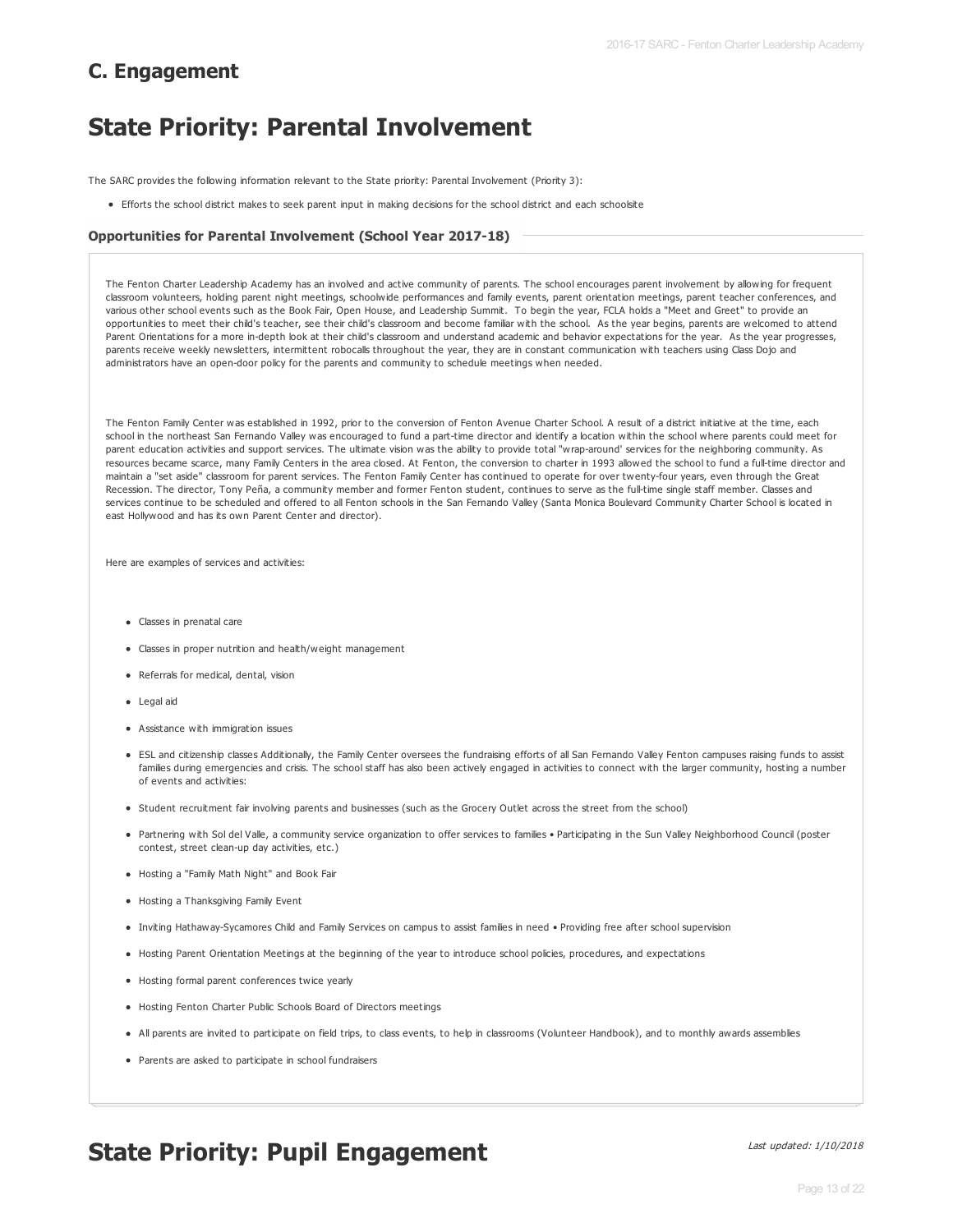The SARC provides the following information relevant to the State priority: Pupil Engagement (Priority 5):

- High school dropout rates; and
- $\bullet$  High school graduation rates

|                        | School  |         |         |         | <b>District</b> |         |         | <b>State</b> |         |  |  |
|------------------------|---------|---------|---------|---------|-----------------|---------|---------|--------------|---------|--|--|
| <b>Indicator</b>       | 2013-14 | 2014-15 | 2015-16 | 2013-14 | 2014-15         | 2015-16 | 2013-14 | 2014-15      | 2015-16 |  |  |
| Dropout Rate           | $0.0\%$ | $0.0\%$ | $0.0\%$ | $0.0\%$ | 0.0%            | $0.0\%$ | 11.5%   | 10.7%        | 9.7%    |  |  |
| <b>Graduation Rate</b> | $0.0\%$ | $0.0\%$ | $0.0\%$ | 70.2%   | 72.2%           | 77.3%   | 81.0%   | 82.3%        | 83.8%   |  |  |

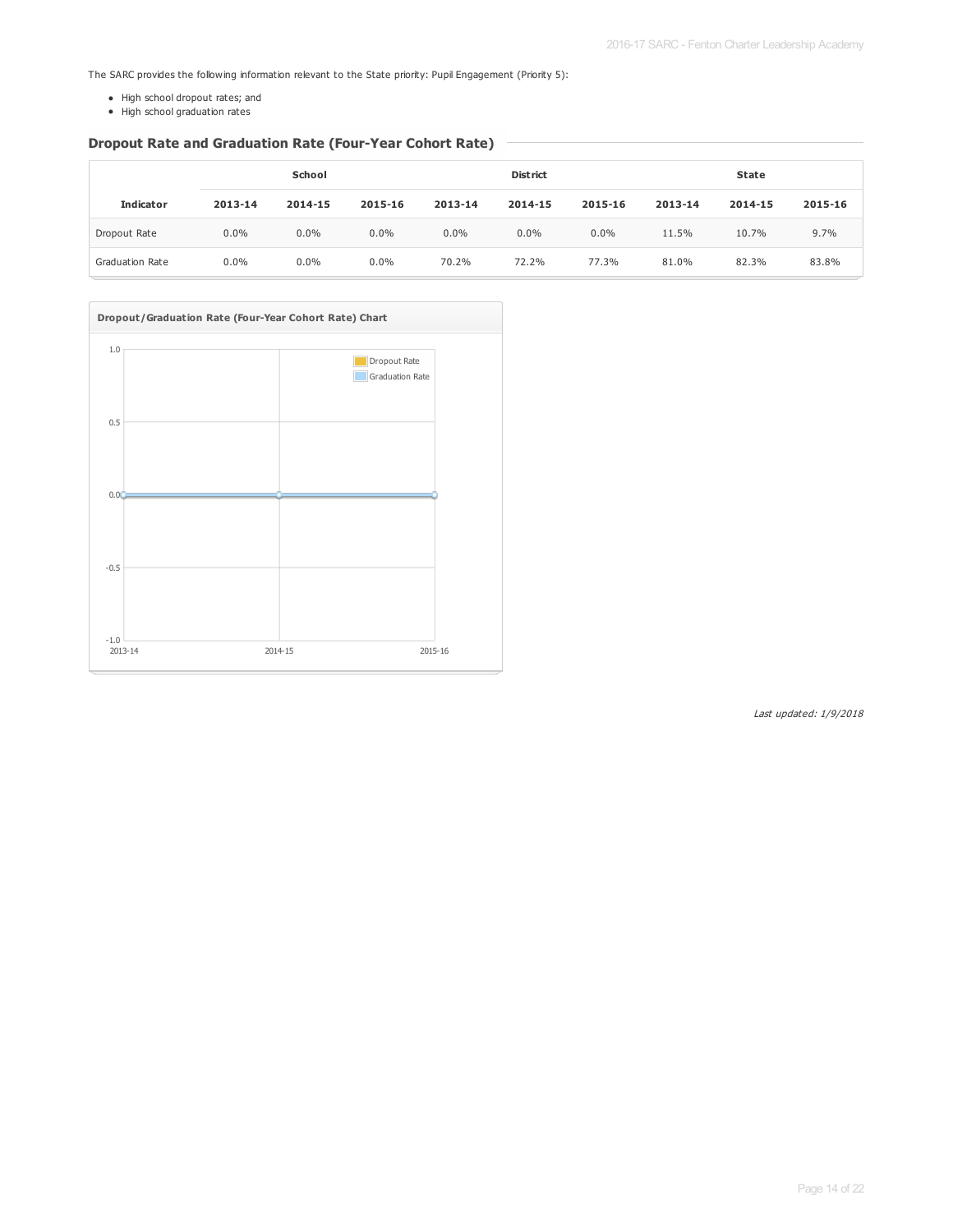#### Completion of High School Graduation Requirements - Graduating Class of 2016

#### **(One-Year Rate)**

| <b>Student Group</b>                | School                   | <b>District</b>          | <b>State</b>        |
|-------------------------------------|--------------------------|--------------------------|---------------------|
| All Students                        | $\overline{\phantom{a}}$ | 86.9%                    | 87.1%               |
| <b>Black or African American</b>    | $\overline{\phantom{a}}$ | 82.9%                    | 79.2%               |
| American Indian or Alaska Native    | $\overline{\phantom{a}}$ | 81.7%                    | 80.2%               |
| Asian                               | $\overline{\phantom{a}}$ | 89.2%                    | 94.4%               |
| Filipino                            | $\overline{\phantom{a}}$ | 90.1%                    | 93.8%               |
| Hispanic or Latino                  | $\overline{\phantom{a}}$ | 87.3%                    | 84.6%               |
| Native Hawaiian or Pacific Islander | $\overline{\phantom{a}}$ | 88.8%                    | 86.6%               |
| White                               | $\overline{\phantom{a}}$ | 86.0%                    | 91.0%               |
| Two or More Races                   | $\overline{\phantom{a}}$ | 83.3%                    | 90.6%               |
| Socioeconomically Disadvantaged     | $\overline{\phantom{a}}$ | 87.9%                    | 85.5%               |
| English Learners                    | $\overline{\phantom{a}}$ | 38.2%                    | 55.4%               |
| Students with Disabilities          | $\overline{\phantom{a}}$ | 59.2%                    | 63.9%               |
| Foster Youth                        | $\overline{\phantom{a}}$ | $\overline{\phantom{a}}$ | $\hspace{0.05cm} -$ |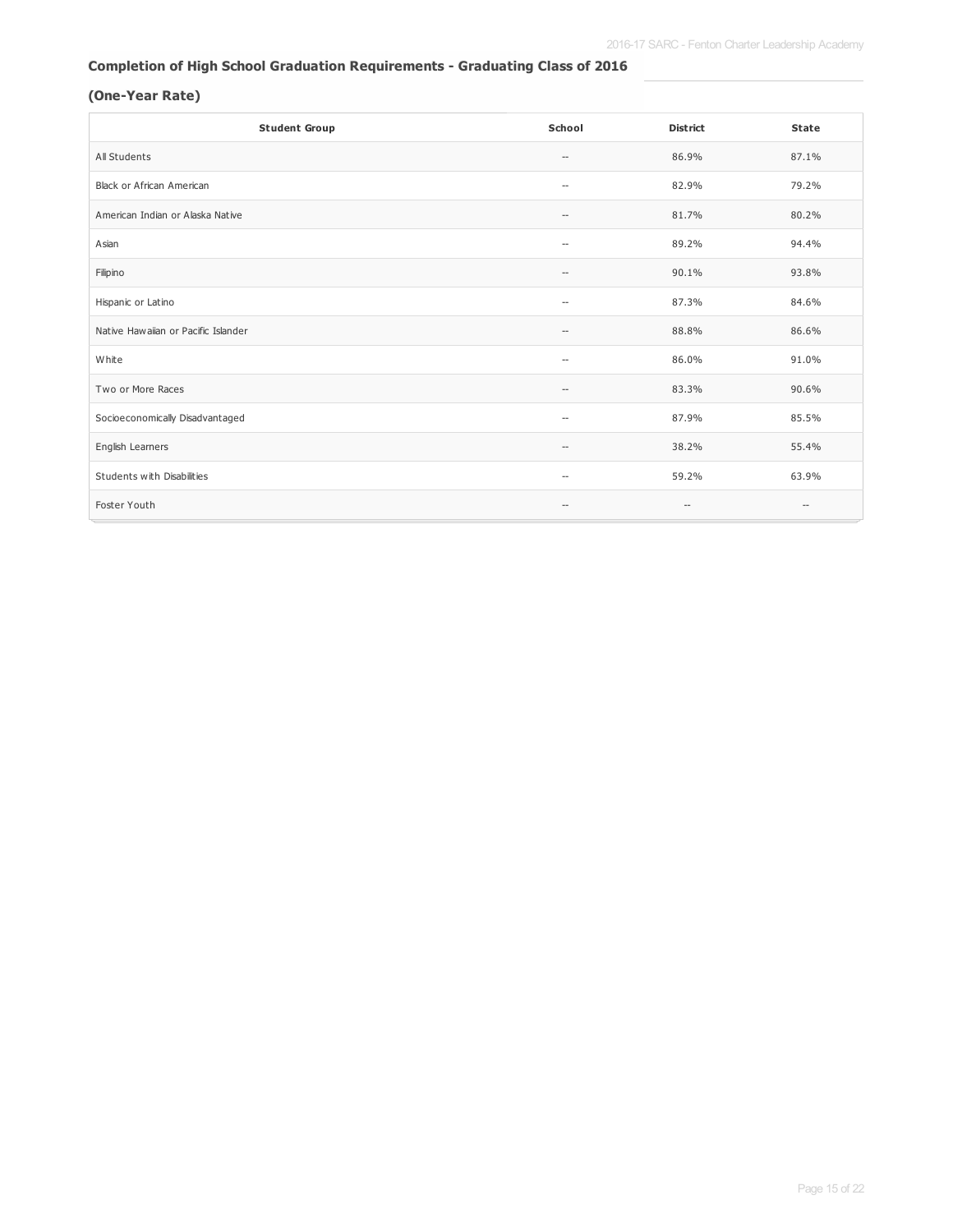# **State Priority: School Climate**

The SARC provides the following information relevant to the State priority: School Climate (Priority 6):

- Pupil suspension rates;
- Pupil expulsion rates; and
- Other local measures on the sense of safety

#### **Suspensions and Expulsions**

|             | School                   |         |         |         | <b>District</b> |         | <b>State</b> |         |         |  |
|-------------|--------------------------|---------|---------|---------|-----------------|---------|--------------|---------|---------|--|
| Rate        | 2014-15                  | 2015-16 | 2016-17 | 2014-15 | 2015-16         | 2016-17 | 2014-15      | 2015-16 | 2016-17 |  |
| Suspensions | $\overline{\phantom{a}}$ | 0.5%    | 0.4%    | 0.9%    | 0.9%            | 0.8%    | 3.8%         | 3.7%    | 3.7%    |  |
| Expulsions  | $\overline{\phantom{a}}$ | $0.0\%$ | $0.0\%$ | $0.0\%$ | $0.0\%$         | $0.0\%$ | 0.1%         | 0.1%    | 0.1%    |  |





## **School Safety Plan (School Year 2017-18)**

The Fenton Charter Leadership Academy follows the established standards of health and safety as commonly practiced in California public schools. According to the California Education Code and California Health and Safety Code, including Education Codes 44237, 45125.1 and 45122.1. All city, county and state building codes are also followed. To secure our campus, a full-time security employee patrols the campus and surrounding perimeter daily. Additionally, a security guard patrols the campus after the regular workday and on weekends. The school has an intrusion alarm with sensors in all classrooms, offices and supply areas. The result is a campus that is secure 24-hours a day, 7-days a week.

Students are supervised at all times by administration and supervision staff when on the yard and the school also routinely participates in monthly emergency drills to ensure students and staff are aware of appropriate procedures in case of emergency. A school nurse serves students on a regular full-time basis. The FCLA Safety Plan is reviewed yearly and revised as needed through input from all stakeholders. It is maintained in the Main Office. All employees are fingerprinted and cleared through the Department of Justice as required by Education Code 44237, and are required to provide a negative TB test result no more than 60 days prior to their first day of work.

In addition to the ongoing and daily review of school facilities by the facilities plant manager and administrator of operations, FCLA is a member of ASCIP and participates in periodic health and safety reviews of the entire campus as part of ASCIP's risk management program. Risk managers inspect all interior and exterior areas of the school including playground equipment, asphalt, cement, food service areas (kitchen and lunch pavilion), custodial storage areas and office (including areas for storage of hazardous materials). The Illness and Injury Prevention Program is regularly updated and a summary of the program is posted in the workplace. The procedures that FCLA follows to ensure the health and safety of pupils and staff includes the requirement that each employee of the school furnish the school with a criminal record summary as described in §44237 [Education Code §47605(b)(5)(F)].

The School Safety plan was updated in July 2017 after careful review and scrutiny by the leadership team, composed of faculty representatives and lead teachers. The Safety plan includes the following key elements: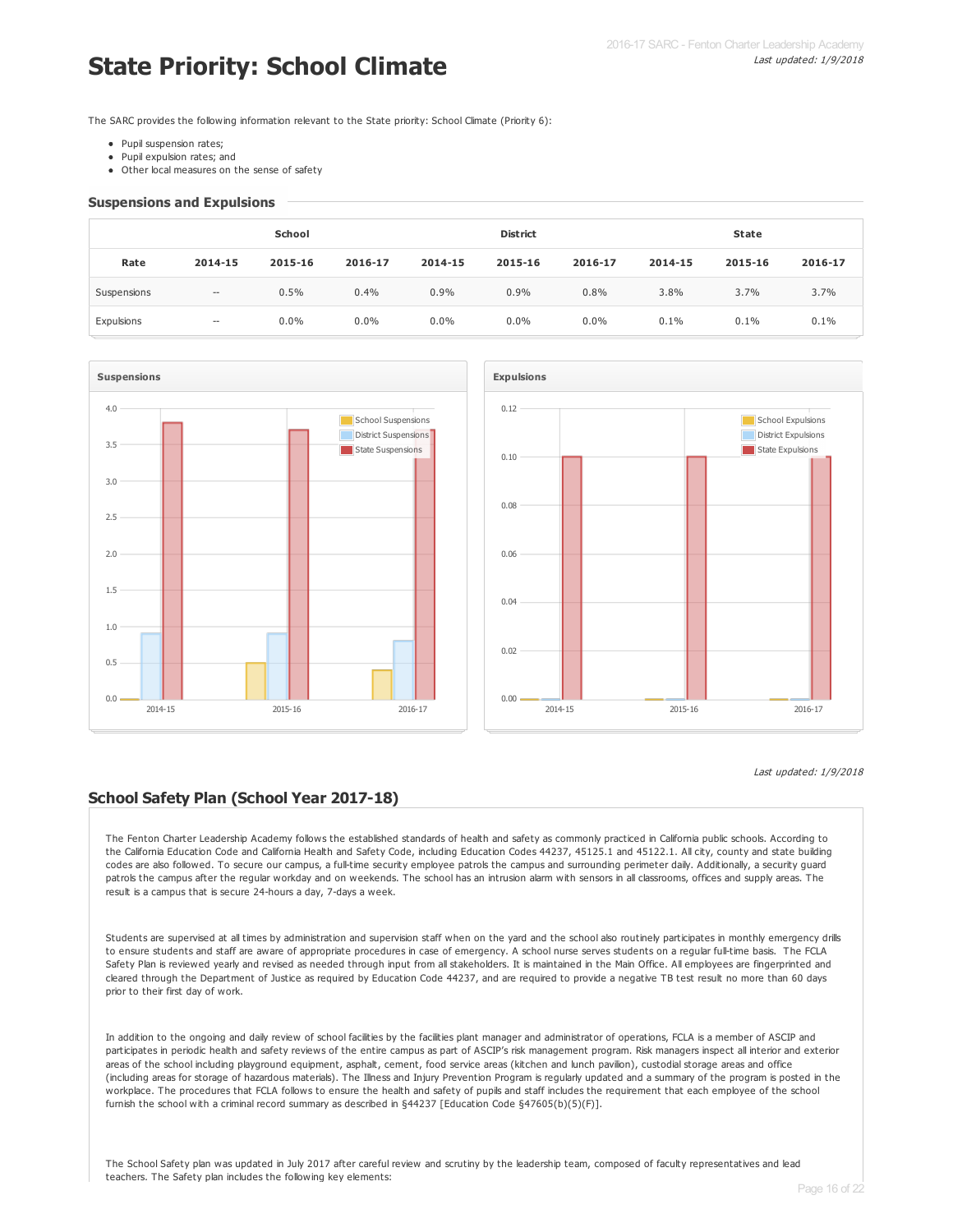- School emergency operations
- **•** School crisis team members
- Crisis Intervention Support Network
- FCLA campus map and evacuation maps
- List of certificated staff members
- Daily Schedule
- Emergency operations contingency plan
- Drive-by shooting, Lock down, or other yard emergency
- Missing or runaway students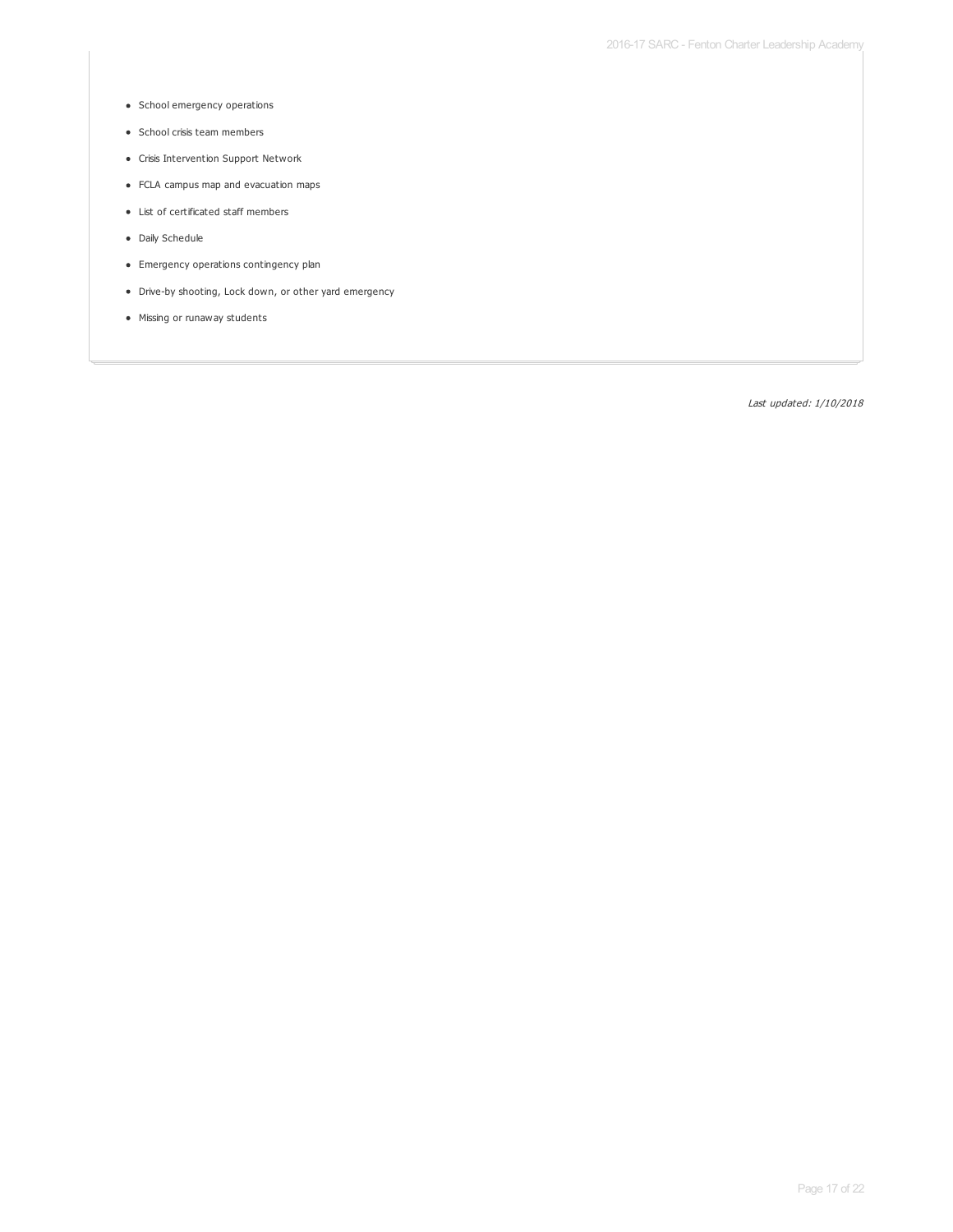# **D. Other SARC Information**

The information in this section is required to be in the SARC but is not included in the state priorities for LCFF.

#### Federal Intervention Program (School Year 2017-18)

| <b>Indicator</b>                                    | School    | <b>District</b> |
|-----------------------------------------------------|-----------|-----------------|
| Program Improvement Status                          | Not in PI | In PI           |
| First Year of Program Improvement                   |           | 2004-2005       |
| Year in Program Improvement                         |           | Year 3          |
| Number of Schools Currently in Program Improvement  | N/A       | 642             |
| Percent of Schools Currently in Program Improvement | N/A       | 69.0%           |

Last updated: 1/9/2018

# **Average Class Size and Class Size Distribution (Elementary)**

|                    |                           | 2014-15     |                     |                  |                         | 2015-16             |                |              |                           | 2016-17          |                |              |
|--------------------|---------------------------|-------------|---------------------|------------------|-------------------------|---------------------|----------------|--------------|---------------------------|------------------|----------------|--------------|
|                    |                           |             | Number of Classes * |                  |                         | Number of Classes * |                |              | Number of Classes *       |                  |                |              |
| <b>Grade Level</b> | <b>Average Class Size</b> | $1 - 20$    | 21-32               | $33+$            | Average Class Size 1-20 |                     | $21 - 32$      | $33+$        | <b>Average Class Size</b> | $1 - 20$         | 21-32          | $33+$        |
| К                  | 0.0                       | $\mathbf 0$ | $\mathbf{0}$        | $\boldsymbol{0}$ | 24.0                    | $\mathbf 0$         | 3              | $\mathsf 0$  | 23.0                      | $\boldsymbol{0}$ | $\overline{4}$ | $\mathbf{0}$ |
| 1                  | 0.0                       | $\mathbf 0$ | $\mathbf 0$         | $\mathbf 0$      | 26.0                    | $\mathbf 0$         | $\overline{2}$ | $\mathbf 0$  | 22.0                      | $\mathbf{1}$     | 2              | $\mathbf 0$  |
| 2                  | 0.0                       | $\mathbf 0$ | $\mathbf{0}$        | $\mathbb O$      | 23.0                    | $\mathbf 0$         | $\overline{2}$ | $\mathbf 0$  | 25.0                      | $\boldsymbol{0}$ | 3              | $\mathbf{0}$ |
| 3                  | 0.0                       | $\mathbf 0$ | $\overline{0}$      | $\mathbf 0$      | 0.0                     | $\mathbf 0$         | $\mathbf 0$    | $\mathbf 0$  | 0.0                       | $\boldsymbol{0}$ | $\mathbf 0$    | $\mathbf 0$  |
| $\overline{4}$     | 0.0                       | $\mathbf 0$ | $\overline{0}$      | $\mathbf 0$      | 0.0                     | 0                   | $\mathbf 0$    | $\mathsf 0$  | 0.0                       | $\mathbf 0$      | $\mathbf 0$    | $\mathbf{0}$ |
| 5                  | 0.0                       | $\mathbf 0$ | $\mathbf 0$         | $\mathbf 0$      | 0.0                     | $\mathbf 0$         | $\mathsf 0$    | $\mathsf{0}$ | 0.0                       | $\mathbf 0$      | $\mathbf 0$    | $\mathbf 0$  |
| 6                  | 0.0                       | $\mathbf 0$ | $\mathbf 0$         | $\mathbf 0$      | 0.0                     | $\mathbf 0$         | $\mathsf 0$    | $\mathsf 0$  | 0.0                       | $\boldsymbol{0}$ | $\mathbf 0$    | $\mathbf{0}$ |
| Other              | 0.0                       | $\mathbf 0$ | $\mathbf 0$         | $\mathbf 0$      | 0.0                     | $\mathbf 0$         | $\mathbf 0$    | $\mathbf 0$  | 0.0                       | $\mathbf 0$      | $\mathbf 0$    | $\mathbf 0$  |

\* Number of classes indicates how many classes fall into each size category (a range of total students per class).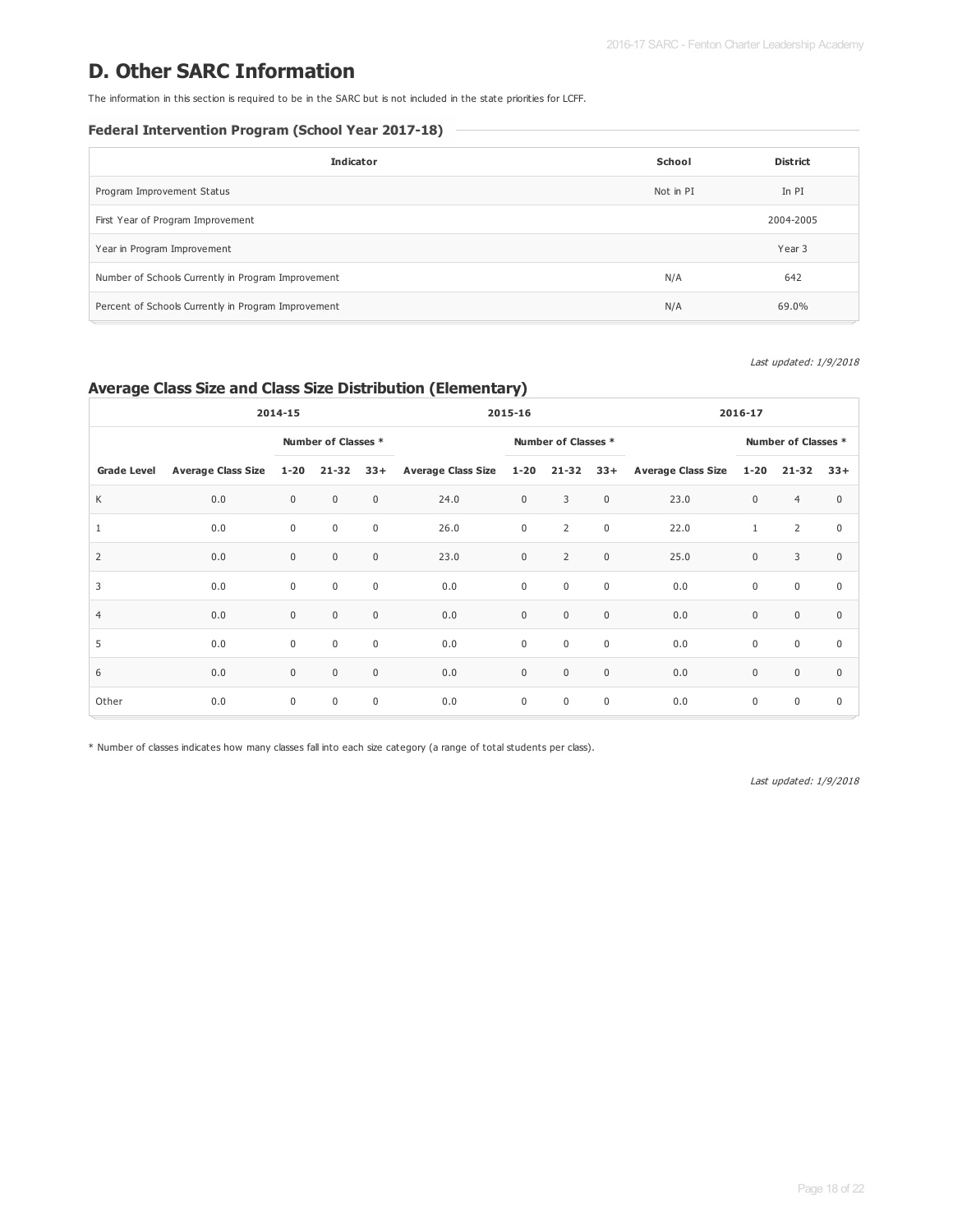### **Average Class Size and Class Size Distribution (Secondary)**

|                | 2014-15 |  |                     |  |  | 2015-16 |                     |  |                                                                                                       | 2016-17 |                     |  |  |
|----------------|---------|--|---------------------|--|--|---------|---------------------|--|-------------------------------------------------------------------------------------------------------|---------|---------------------|--|--|
|                |         |  | Number of Classes * |  |  |         | Number of Classes * |  |                                                                                                       |         | Number of Classes * |  |  |
| <b>Subject</b> |         |  |                     |  |  |         |                     |  | Average Class Size 1-22 23-32 33+ Average Class Size 1-22 23-32 33+ Average Class Size 1-22 23-32 33+ |         |                     |  |  |
| English        |         |  |                     |  |  |         |                     |  |                                                                                                       |         |                     |  |  |
| Mathematics    |         |  |                     |  |  |         |                     |  |                                                                                                       |         |                     |  |  |
| Science        |         |  |                     |  |  |         |                     |  |                                                                                                       |         |                     |  |  |
| Social Science |         |  |                     |  |  |         |                     |  |                                                                                                       |         |                     |  |  |

\* Number of classes indicates how many classrooms fall into each size category (a range of total students per classroom). At the secondary school level, this information is reported by subject area rather than grade level.

#### Last updated: 1/9/2018

## Academic Counselors and Other Support Staff (School Year 2016-17)

| <b>Title</b>                                        | Number of FTE* Assigned to School | Average Number of Students per Academic Counselor |
|-----------------------------------------------------|-----------------------------------|---------------------------------------------------|
| Academic Counselor                                  | 0.0                               | 0.0                                               |
| Counselor (Social/Behavioral or Career Development) | 1.0                               | N/A                                               |
| Library Media Teacher (Librarian)                   | 0.0                               | N/A                                               |
| Library Media Services Staff (Paraprofessional)     | 0.0                               | N/A                                               |
| Psychologist                                        | 1.0                               | N/A                                               |
| Social Worker                                       | 0.0                               | N/A                                               |
| Nurse                                               | 1.0                               | N/A                                               |
| Speech/Language/Hearing Specialist                  | 1.0                               | N/A                                               |
| Resource Specialist (non-teaching)                  | 2.0                               | N/A                                               |
| Other                                               |                                   | N/A                                               |

Note: Cells with N/A values do not require data.

\*One Full Time Equivalent (FTE) equals one staff member working full time; one FTE could also represent two staff members who each work 50 percent of full time.

#### Last updated: 1/9/2018

#### Expenditures Per Pupil and School Site Teacher Salaries (Fiscal Year 2015-16)

| Level                                         | <b>Total Expenditures Per Pupil</b> | <b>Expenditures Per Pupil</b><br>(Restricted) | <b>Expenditures Per Pupil</b><br>(Unrestricted) | <b>Average Teacher Salary</b> |
|-----------------------------------------------|-------------------------------------|-----------------------------------------------|-------------------------------------------------|-------------------------------|
| School Site                                   | \$14413.0                           | \$1893.0                                      | \$12520.0                                       | \$60585.0                     |
| <b>District</b>                               | N/A                                 | N/A                                           | \$7909.0                                        | \$73658.0                     |
| Percent Difference - School Site and District | N/A                                 | N/A                                           | 45.1%                                           | $-19.5%$                      |
| State                                         | N/A                                 | N/A                                           | \$6574.0                                        | \$79228.0                     |
| Percent Difference - School Site and State    | N/A                                 | N/A                                           | 62.3%                                           | $-26.7%$                      |

Note: Cells with N/A values do not require data.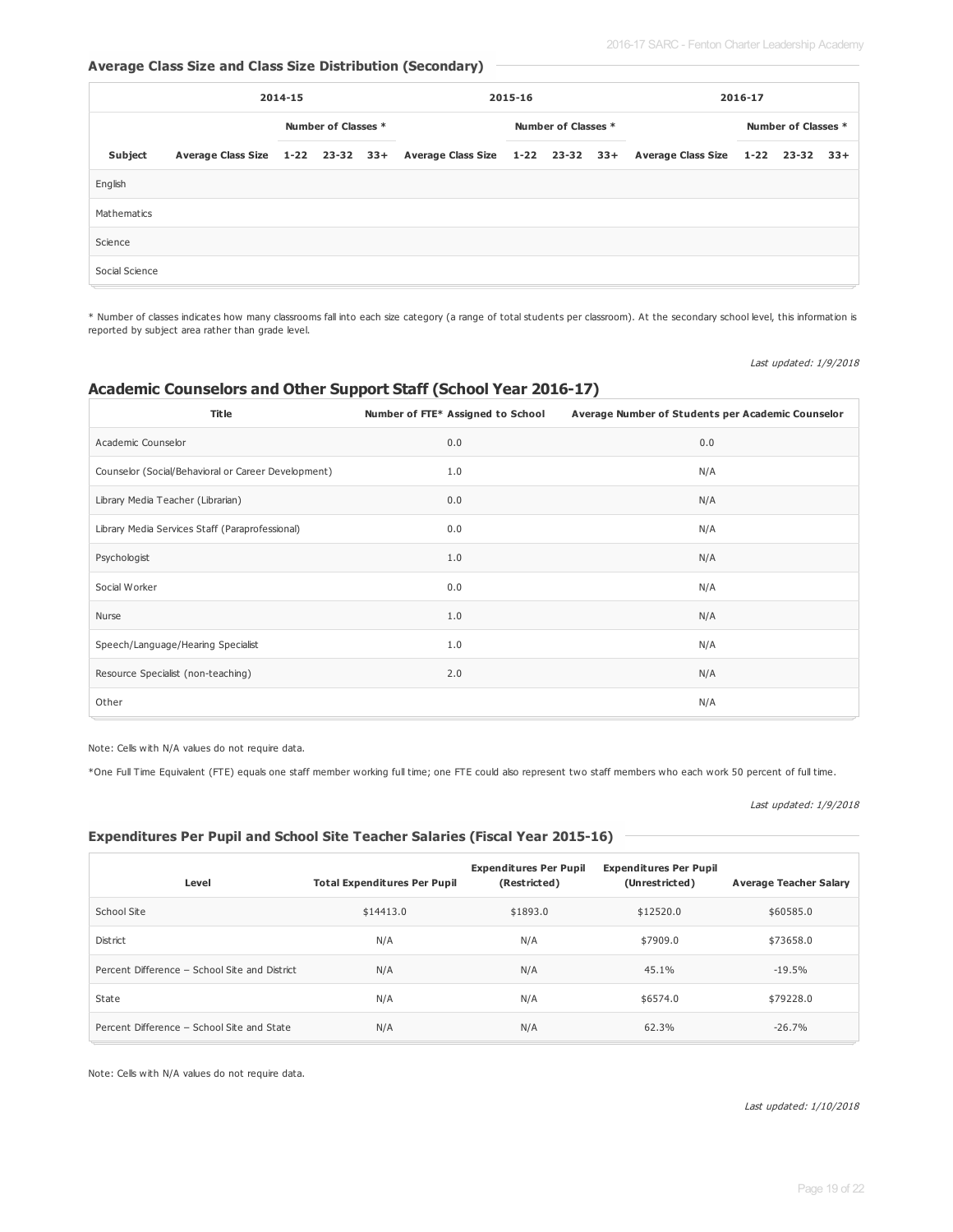FCLA provides students with a variety of services at the school that support and assist students including four and six-hour teacher assistants and supervision aides, afterschool programming through the Youth Policy Institute, three resource specialist teachers, and various service providers including speech and language patholigsts, Occupational Therapy, Adaptive Physical Education and Deaf and Hard of Hearing services. FCLA also works closely with families to ensure their preferred outside agency is welcomed at the school to support their child.

In addition to these services, FCLA adopted and implements Benchmark Education, the My Math curriculum, employs and interactive Hands on Lab, Reading Garden, and our social emotional learning curriculum focused in teaching Humane Education - the Mutt-i-grees curriculum.

Last updated: 1/9/2018

#### **Teacher and Administrative Salaries (Fiscal Year 2015-16)**

| Category                                      | <b>District Amount</b> | <b>State Average For Districts In Same Category</b> |
|-----------------------------------------------|------------------------|-----------------------------------------------------|
| Beginning Teacher Salary                      | \$43,913               | \$47,808                                            |
| Mid-Range Teacher Salary                      | \$70,141               | \$73,555                                            |
| Highest Teacher Salary                        | \$87,085               | \$95,850                                            |
| Average Principal Salary (Elementary)         | \$116,684              | \$120,448                                           |
| Average Principal Salary (Middle)             | \$131,969              | \$125,592                                           |
| Average Principal Salary (High)               | \$133,725              | \$138,175                                           |
| Superintendent Salary                         | \$350,000              | \$264,457                                           |
| Percent of Budget for Teacher Salaries        | 32.0%                  | 35.0%                                               |
| Percent of Budget for Administrative Salaries | 5.0%                   | 5.0%                                                |



![](_page_19_Figure_8.jpeg)

For detailed information on salaries, see the CDE Certificated Salaries & Benefits Web page at <http://www.cde.ca.gov/ds/fd/cs/>.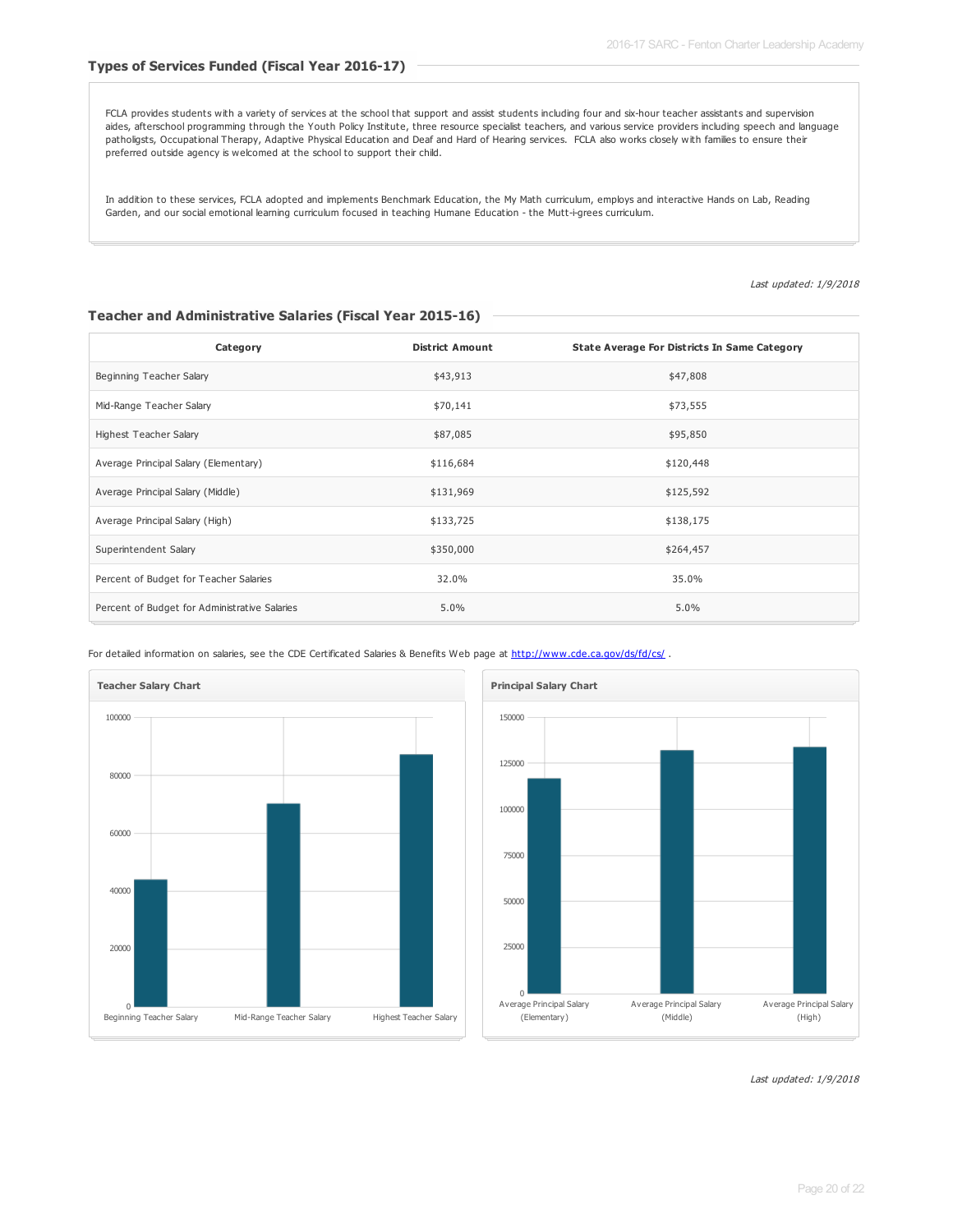### **Advanced Placement (AP) Courses (School Year 2016-17)**

| Subject                  | Number of AP Courses Offered* | Percent of Students In AP Courses |
|--------------------------|-------------------------------|-----------------------------------|
| Computer Science         | $\mathsf 0$                   | N/A                               |
| English                  | $\mathbf 0$                   | N/A                               |
| Fine and Performing Arts | $\mathbf 0$                   | N/A                               |
| Foreign Language         | $\mathbf 0$                   | N/A                               |
| Mathematics              | $\mathsf 0$                   | N/A                               |
| Science                  | $\mathbf 0$                   | N/A                               |
| Social Science           | $\mathbf 0$                   | N/A                               |
| All Courses              | $\mathbf 0$                   | $0.0\%$                           |

Note: Cells with N/A values do not require data.

\*Where there are student course enrollments of at least one student.

Last updated: 1/10/2018

## **Professional Development**

Professional development activities are scheduled on Wednesdays and supported two times a week during student psychomotor time. All programs and schoolwide initiatives will be implemented with ongoing support from vendors and consultants. A trainer-of-trainers model is often used to make the most effective use of resources with Lead Teachers serving as the trainers and mentors.

Seven full days of professional development for all certificated staff are scheduled throughout the school year. In addition to the seven full days, monthly minimum days allow for additional training and professional development.

The Instruction Committee recommends the focus areas for staff development days after careful analysis of internal data, student need, and what is required to maintain the vision of implementing social and emotional learning in the classroom.

Professional development at FCLA primarily focuses on Common Core Instruction/Curriculum, Next Generation Science Standards, Explicit Direct Instruction, Thinking Maps, Mutt-i-grees, Social and Emotional Learning, Student Behavior and Management, Special Education, English Language Learners, and Sharing of Best Practices.

Fenton Academy's mission statement defines the vision and direction of the Charter School: The mission of the Fenton Academy for Social and Emotional Learning is to nurture the development of responsible, thoughtful citizens in an increasingly interdependent global society by creating environments in which students are challenged to explore, to create, to make individual and cooperative decisions and to actively participate in and be accountable for their academic and social learning. All professional development focuses on the mission of the Charter School.

The Mutt-i-grees lead team provides ongoing training, mentoring and support for the implementation of the Mutt-i-grees curriculum. These individuals have at least one year's experience teaching/supporting the instructional program and have been trained in the program. Additionally, all staff at the FCLA receive training in social and emotional learning through the ongoing partnership with Yale University and the North Shore Animal League America. To refine and align the instructional practice of the entire teaching staff, Data Works, an educational research group, worked with most teachers from the Fenton Charter Public Schools to implement its "Explicit Direct Instruction" (EDI) methodology.

Although similar to the Seven-Step Lesson Plan format, EDI places significant emphasis on the consistent incorporation of SDAIE (Specifically Designed Academic Instruction in English), and cognitive strategies. Recent studies in brain research support all aspects of this approach. Lead Teachers and other selected staff members from the FCPS have been trained in EDI classroom coaching techniques and will train and mentor teachers at the Fenton Academy for Social and Emotional Learning in lesson plan development and classroom observation and feedback. Research supports the use of an explicit instructional methodology, particularly with student groups similar in demographics to the students who will attend the Fenton Academy: "A traditional approach makes clear to the student what the objectives are and specifies the various learning tasks to be mastered in an increasing order of difficulty. Because of this explicitness, it is of particular benefit to those who are less well prepared." The Academic Achievement Challenge: What Really Works in the Classroom, 2000 Jeanne Chall Technology-enriched instructional strategies and learning opportunities will be evident in all classrooms as teachers utilize custom-designed workstations to enhance direct instruction.

Interactive Short-Throw projectors, laptop computers, and DVD players will all be connected to a ceiling-mounted video projection unit which will project images on to a retractable six-by-eight foot screen. A wireless voice amplification system for teachers and handheld microphones for students will complete this multisensory teacher station to enhance the visual and auditory dimensions of all lessons. The consistent implementation of a specific instructional delivery system enhanced by technology, and regular classroom observations and coaching by Lead Teachers and other selected staff, will ensure continued emphasis on standards for teaching. Enhancing Professional Practice: A Framework for Teaching has served as the foundation of the teacher evaluation system for the Fenton Charter Public Schools. The work is a framework for novice and experienced teachers based on the PRAXIS III, the classroom performance assessments developed by the Educational Testing Service. Utilizing both the EDI coaching matrix, Robert Marzano?s Observation and Feedback Protocol, and the rubric for effective teaching practices from Enhancing Professional Practice, a clear and well- articulated description of thoughtful lesson implementation will be in place.